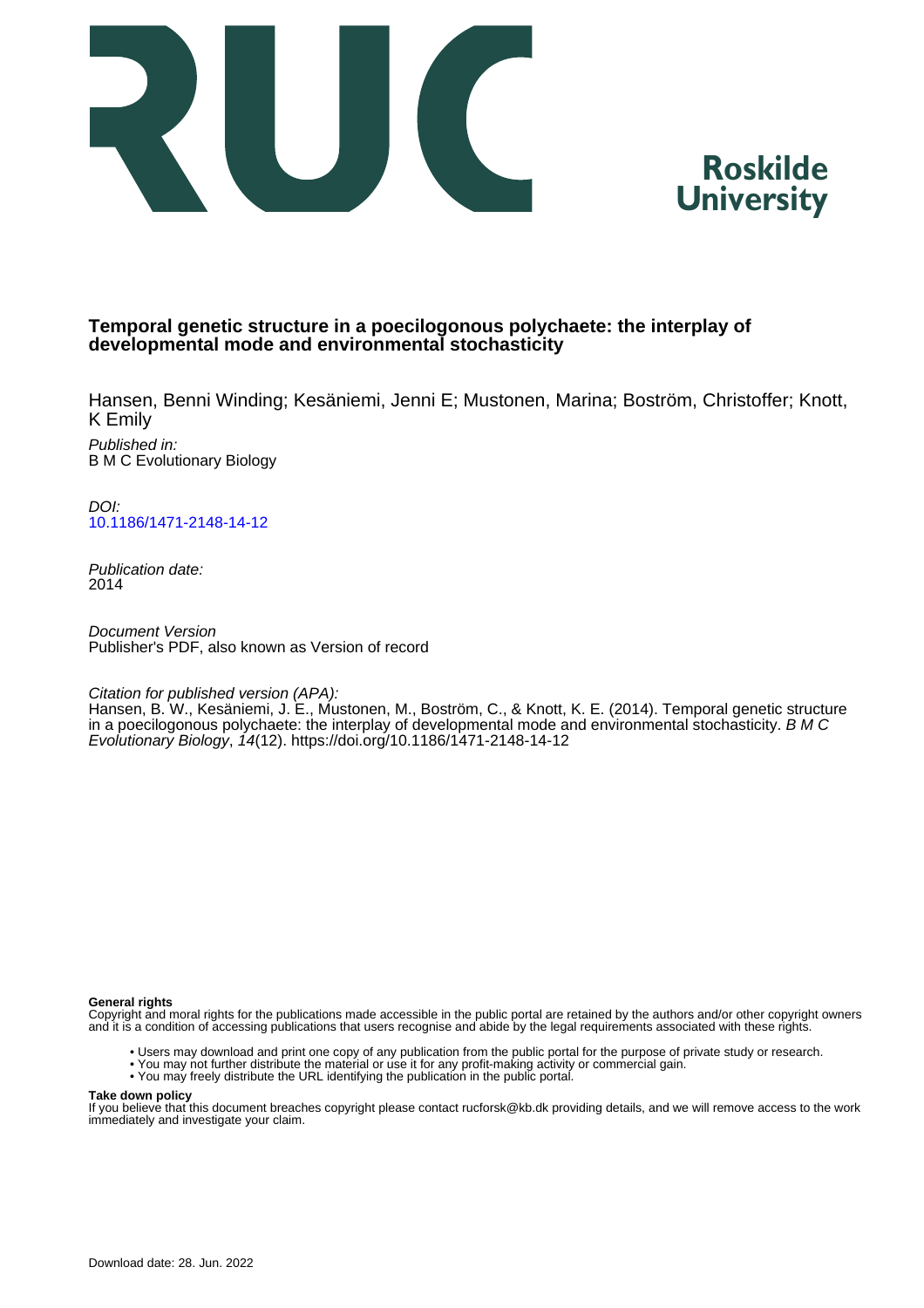# **RESEARCH ARTICLE CONSUMING A RESEARCH ARTICLE**



# Temporal genetic structure in a poecilogonous polychaete: the interplay of developmental mode and environmental stochasticity

Jenni E Kesäniemi<sup>1\*</sup>, Marina Mustonen<sup>1</sup>, Christoffer Boström<sup>2</sup>, Benni W Hansen<sup>3</sup> and K Emily Knott<sup>1</sup>

### Abstract

**Background:** Temporal variation in the genetic structure of populations can be caused by multiple factors, including natural selection, stochastic environmental variation, migration, or genetic drift. In benthic marine species, the developmental mode of larvae may indicate a possibility for temporal genetic variation: species with dispersive planktonic larvae are expected to be more likely to show temporal genetic variation than species with benthic or brooded non-dispersive larvae, due to differences in larval mortality and dispersal ability. We examined temporal genetic structure in populations of Pygospio elegans, a poecilogonous polychaete with within-species variation in developmental mode. P. elegans produces either planktonic, benthic, or intermediate larvae, varying both among and within populations, providing a within-species test of the generality of a relationship between temporal genetic variation and larval developmental mode.

Results: In contrast to our expectations, our microsatellite analyses of P. elegans revealed temporal genetic stability in the UK population with planktonic larvae, whereas there was variation indicative of drift in temporal samples of the populations from the Baltic Sea, which have predominantly benthic and intermediate larvae. We also detected temporal variation in relatedness within these populations. A large temporal shift in genetic structure was detected in a population from the Netherlands, having multiple developmental modes. This shift could have been caused by local extiction due to extreme environmental conditions and (re)colonization by planktonic larvae from neighboring populations.

**Conclusions:** In our study of P. elegans, temporal genetic variation appears to be due to not only larval developmental mode, but also the stochastic environment of adults. Large temporal genetic shifts may be more likely in marine intertidal habitats (e.g. North Sea and Wadden Sea) which are more prone to environmental stochasticity than the sub-tidal Baltic habitats. Sub-tidal and/or brackish (less saline) habitats may support smaller P. elegans populations and these may be more susceptible to the effects of random genetic drift. Moreover, higher frequencies of asexual reproduction and the benthic larval developmental mode in these populations leads to higher relatedness and contributes to drift. Our results indicate that a general relationship between larval developmental mode and temporal genetic variation may not exist.

Keywords: Pygospio elegans, Poecilogony, Population genetics, Developmental mode, Genetic drift, Temporal, Sweepstakes reproductive success, Full-sibs

\* Correspondence: [jenni.kesaniemi@jyu.fi](mailto:jenni.kesaniemi@jyu.fi) <sup>1</sup>

Department of Biological and Environmental Science, University of Jyväskylä, P.O. Box 35, Jyväskylä FI-40014, Finland

Full list of author information is available at the end of the article



© 2014 Kesäniemi et al.; licensee BioMed Central Ltd. This is an Open Access article distributed under the terms of the Creative Commons Attribution License [\(http://creativecommons.org/licenses/by/2.0\)](http://creativecommons.org/licenses/by/2.0), which permits unrestricted use, distribution, and reproduction in any medium, provided the original work is properly cited. The Creative Commons Public Domain Dedication waiver [\(http://creativecommons.org/publicdomain/zero/1.0/\)](http://creativecommons.org/publicdomain/zero/1.0/) applies to the data made available in this article, unless otherwise stated.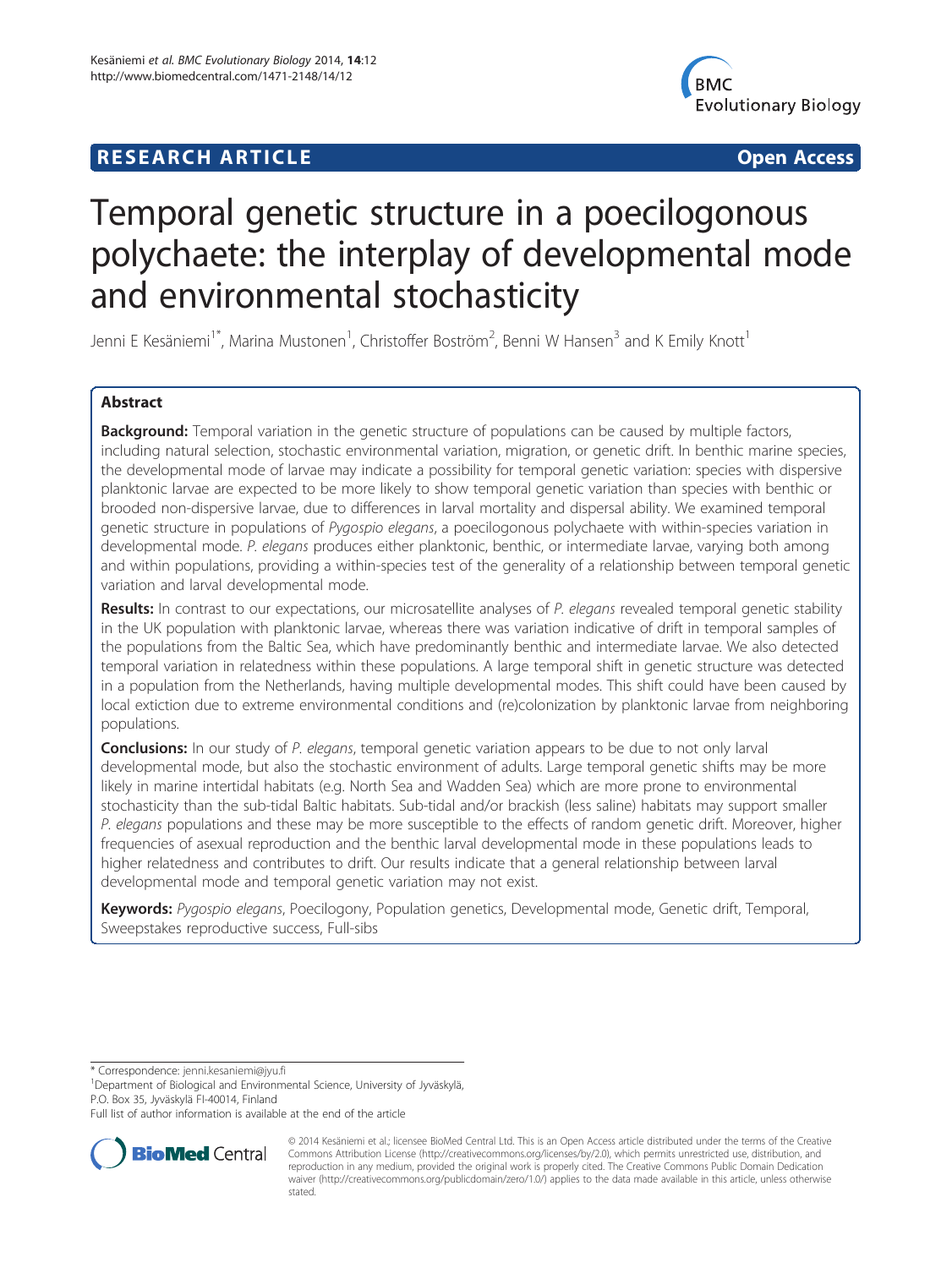#### Background

Several factors can affect the temporal stability of population genetic structure in the unpredictable marine environment. Unstable habitat can make a population more vulnerable to local extinctions and recolonizations [[1](#page-14-0),[2](#page-14-0)]. Stochastic factors, such as variation in oceanic currents, can affect the movement of pelagic individuals and indirectly genetic patterns [\[3](#page-14-0)-[5](#page-14-0)], or they can have a more direct effect, e.g. via high larval mortality. Especially in species with dispersive adults or larvae, temporal genetic differentiation could be caused by recruits migrating from different genetic sources at different times [[6-10\]](#page-14-0). Sweepstakes reproductive success, extreme variation in the reproductive success of individuals, in which only a limited number of individuals contribute to the next generation, affects temporal population genetic structure in some species [[11](#page-14-0)-[14](#page-14-0)]. In small or fragmented populations, the enhanced effects of genetic drift also can lead to significant changes in temporal genetic structure [\[15](#page-14-0)-[17](#page-14-0)]. Nevertheless, in most population genetic studies of marine invertebrates, only spatial patterns of genetic structure are examined without acknowledging the possibility for temporal genetic variation.

In many cases, the developmental mode of larvae can be used to generalize the dispersal potential of marine species (see [\[18](#page-14-0)] for review). Consequently, it may also indicate when spatial differentiation between populations and temporal variation within populations is likely [\[13,19\]](#page-14-0). Populations of species developing via dispersive pelagic larvae may be particularly prone to temporal genetic variation since such larvae are known to face high mortality in the plankton [\[20-22\]](#page-14-0) and populations will receive recruits from potentially many different sources. On the other hand, species with direct development (those lacking a larval stage) and species with benthic, brooded, or encapsulated larvae that do not disperse long distances may be less prone to temporal genetic variation since such larvae are thought to be more protected from predation [[20,23,24](#page-14-0)] and to show higher local recruitment. Lee and Boulding [[13\]](#page-14-0) studied temporal genetic variation in four closely related Littorina gastropod species with different larval developmental modes. They found the expected pattern of significant temporal genetic variation in two species with planktotrophic (pelagic) larvae, whereas the species with direct-developing offspring were temporally stable.

Even if a relationship between temporal stability of genetic structure and developmental mode exists, demographic differences between species and/or species-specific behaviours affecting larval recruitment could mask the general correlative patterns. Therefore, more data are needed before evaluating the generality of a relationship between temporal genetic variation and larval developmental mode. Poecilogonous species provide a means to examine this

possible relationship without the influence of speciesspecific factors. Poecilogony refers to developmental mode polymorphism, in which there are multiple larval developmental modes within a single species [[25](#page-14-0)[,26\]](#page-15-0). Poecilogony is a rare phenomenon, known in some spionid polychaetes (e.g. [\[27,28](#page-15-0)]) and sacoglossan sea slugs [\[29\]](#page-15-0). In different poecilogonous species, individual females produce larvae developing via different developmental modes either simultaneously or seasonally, or the different modes are seen among multiple females either within or among populations (reviewed in [[30](#page-15-0)]). Such variety implies that poecilogony could have arisen through different mechanisms in different species. These could include different genetic backgrounds, different environmental cues triggering the production of different larval types (developmental plasticity or bet-hedging), maternal effects, or a combination of these mechanisms (reviewed in [\[26,30](#page-15-0)]). For example, in Alderia willowi, poecilogony is based on reliable environmental cues, and females change the developmental mode of their larvae seasonally [\[29\]](#page-15-0). A polymorphic strategy may be favored in unpredictable habitats with spatial and temporal heterogeneity. In this case, poecilogony might be best described as a bet-hedging strategy, in which different phenotypes are produced in response to the unpredictability of the environment in an effort to maximize mean long term fitness [\[31,32\]](#page-15-0). Although poecilogony has not been proven to be a bet-hedging strategy (but see [[30](#page-15-0)]), poecilogonous species are commonly found in intertidal habitats [[25](#page-14-0)[,27,28,33](#page-15-0)], which are characterized by rapid environmental fluctuations.

Our study species, Pygospio elegans, is a poecilogonous spionid polychaete [\[34,35](#page-15-0)] commonly found in a variety of sub-tidal and intertidal habitats [\[34,36,37](#page-15-0)]. This cold adapted species is widely distributed in the Northern hemisphere and has wide salinity tolerance [\[38\]](#page-15-0). P. elegans has been described as opportunistic [[34,39\]](#page-15-0) and can reach high densities, especially in nutrient rich intertidal mud and sand flats [[40,41](#page-15-0)]. However in some regions (i.e. the northern Baltic Sea), relatively low densities are observed [[37,42,43\]](#page-15-0). Across its distribution, populations are often described as patchy, and worm densities in populations have been observed to fluctuate over time ([\[34,40\]](#page-15-0), pers. obs. JEK and KEK). Adult P. elegans worms inhabit sand tubes and are relatively sedentary. After fertilization via direct transfer of spermatophores from males to females, the females lay their embryos inside egg capsules within the maternal tube (up to 34 capsules in an egg string, [[36](#page-15-0)]). Larval developmental mode varies and is related to the number of embryos laid per capsule [[34,36,42,44](#page-15-0)]. When the number of embryos is large (>20/capsule), the larvae have a short brooding period and a long pelagic period. Larvae with this planktonic developmental mode actively swim and feed in the plankton. In laboratory experiments, the pelagic period of these larvae was 1–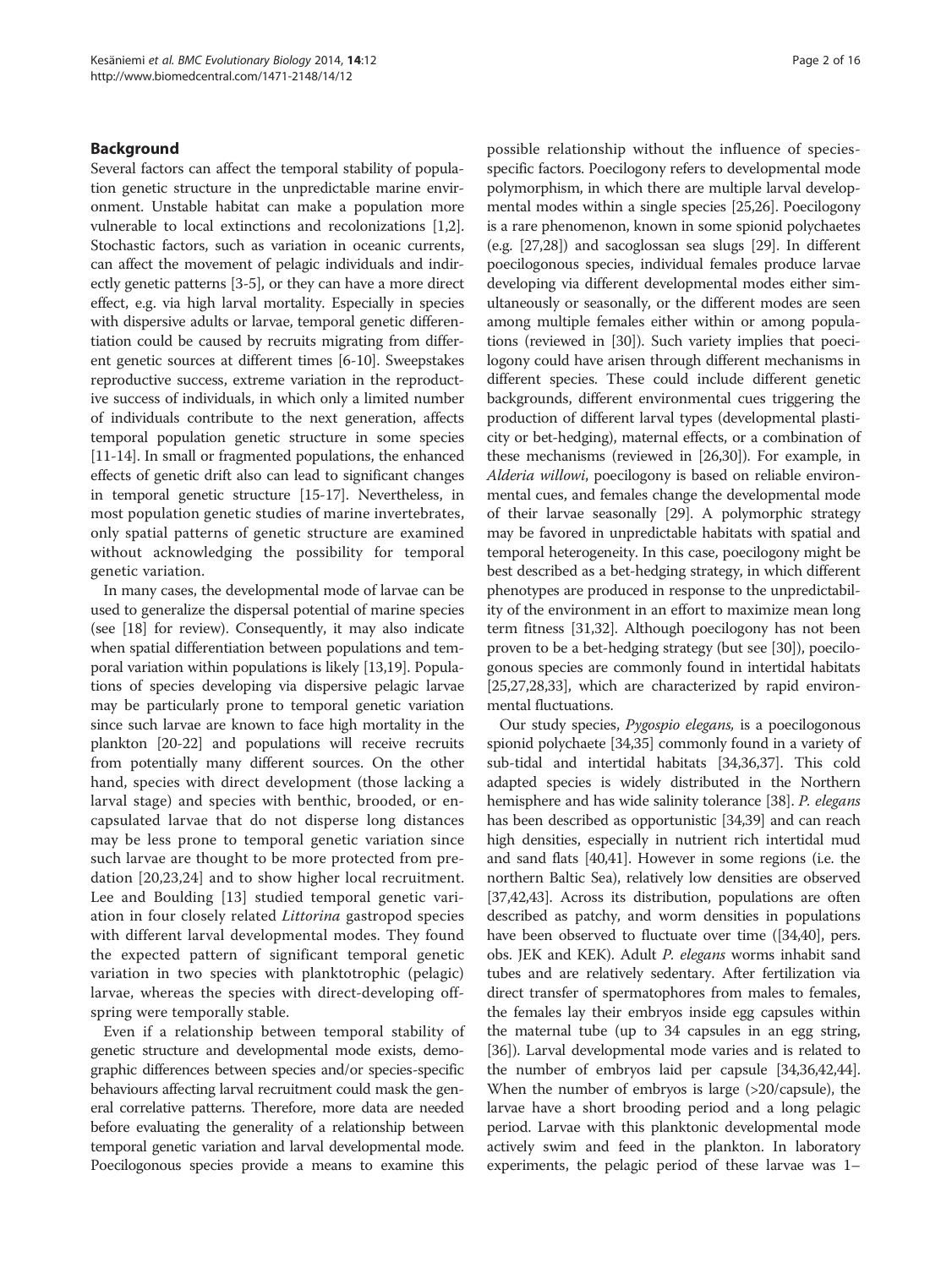2 months, depending on the temperature [[38](#page-15-0)]. When the number of embryos laid per capsule is small (1-2/ capsule), the larvae are brooded throughout their development within the egg capsules, feeding on nutritional nurse eggs (adelphophagy) provided at egg-laying by the mother. Larvae with this benthic developmental mode lack a pelagic stage and build their own sand tube soon after release from the capsules. An intermediate developmental mode with an intermediate brooding period and a short pelagic period is also known [[35,44](#page-15-0)]. In addition, P. elegans can reproduce asexually by fragmentation [\[45](#page-15-0)], but asexual reproduction has not been observed in all populations [[42\]](#page-15-0).

The developmental mode polymorphism observed in P. elegans makes the species particularly suited for examining the relationship between developmental mode and temporal population genetic structure. In some populations multiple larval types have been observed simultaneously or seasonally [\[35,36,42](#page-15-0)], but many populations of P. elegans are known to produce only one larval type (e.g.[\[34,40,46](#page-15-0)]). In Europe, a broad scale pattern in developmental mode and environment can be seen: the planktonic developmental mode is more common in populations from marine intertidal sand and mud flats of the North Sea, whereas populations with longer brooding (intermediate and benthic modes) are commonly found in the (estuarine) subtidal habitats of the Baltic Sea [\[42](#page-15-0)]. However, variation in developmental mode in this species does not appear to be a plastic response to variable salinity or temperature [\[46](#page-15-0)]. Nevertheless, environmental characteristics could serve as cues which trigger the levels of polymorphism in different populations. In the Baltic Sea, P. elegans is often seen associated with Zostera marina sea grass [[42,43\]](#page-15-0). At local scales, these vegetated areas can have more stabilized sediment and show higher species richness and abundance of individuals due to the stabilizing effect of plant roots, reduced water movement and lower predation risk (e.g. [[37,47](#page-15-0)-[49\]](#page-15-0)). Intertidal mud and sand flats however, are unstable habitats, e.g. due to disturbance from tidal flow, currents and human impact, which can lead to desiccation stress, sediment transportation and fluctuations in salinity, temperature and oxygen availability [\[39,50,51](#page-15-0)].

Since the planktonic, benthic and intermediate larval developmental modes of P. elegans differ in the number of larvae produced per female, the duration of brooding time within capsules and the duration of the planktonic period, as well as in the size of larvae at release from the capsules and the presence or absence of larval swimming setae, the larvae developing via these different modes are expected to differ in their dispersal potential and their susceptibility to predation. As a result, developmental mode of larvae may affect the population genetic structure of P. elegans both spatially [\[42\]](#page-15-0) and temporally. Although somewhat higher population genetic connectivity is found among P. elegans populations with planktonic larvae, overall a pattern of significant spatial population genetic structure and low connectivity has been found among European P. elegans populations [[42](#page-15-0)]. Moreover, asexual reproduction or mixed strategies of reproduction could affect population genetic structure [\[42,52,53](#page-15-0)].

In this study, we examined temporal genetic structure in P. elegans populations and its relationship to developmental mode. Following previous observations [\[13\]](#page-14-0), we expected to find greater temporal genetic variation in the population with strictly planktonic larvae, whereas temporal genetic stability was expected for populations with predominately the benthic developmental mode. The possibility for greater temporal genetic variation in the planktonic population is expected to stem from the very high mortality rates known for the planktonic larvae of P. elegans [[22](#page-14-0)] and higher gene flow among populations with planktonic larvae [\[42\]](#page-15-0). We also expected populations to differ in estimates of effective population size and sibship depending on developmental mode and the prevalence of asexual reproduction, with larger  $N_e$  and mostly unrelated individuals expected in those populations with primarily the planktonic developmental mode and lacking asexual reproduction. Our analysis of a poecilogonous species aims to clarify the connection between developmental mode and temporal population genetic variation and could shed light on the role of stochastic environmental variation on the evolution of marine invertebrate larvae.

#### Methods

#### Sample collection and DNA analyses

P. elegans adults were collected from seven sites in Europe during a period of four years (2008–2011; 2–3 temporal samples/site, Table [1\)](#page-4-0). In a previous analysis, samples from these sites collected in 2010 showed significant genetic structure [\[42](#page-15-0)], so we considered each site to host a distinct P. elegans population. Sampling sites differed in terms of salinity (measured with portable refractometer with ATC), worm density and in the larval developmental modes that we observed (Table [1](#page-4-0)). The five sites sampled in the Baltic Sea were all sub-tidal and had sandy substrates, but differed in depth. In the brackish Finnish archipelago (Northern Baltic Sea), sediment sampling was done at two sites (FIA and FIF) by scuba diving in approximately 3– 5 m deep water. In the Isefjord and Roskilde fjord estuary complex in Denmark (Zealand Island, Southern Baltic Sea), three sites were sampled by shoveling sediment from 50–100 cm deep water. Here, the sites also vary in exposure (DKR, located at the mouth of the estuary complex, is more exposed than DKV and DKH) as well as in salinity (Table [1](#page-4-0)).

Marine intertidal sand and mud flats in the Wadden Sea (NET) and North Sea (UK) were also sampled. In both, sediment sampling was done during low tide when the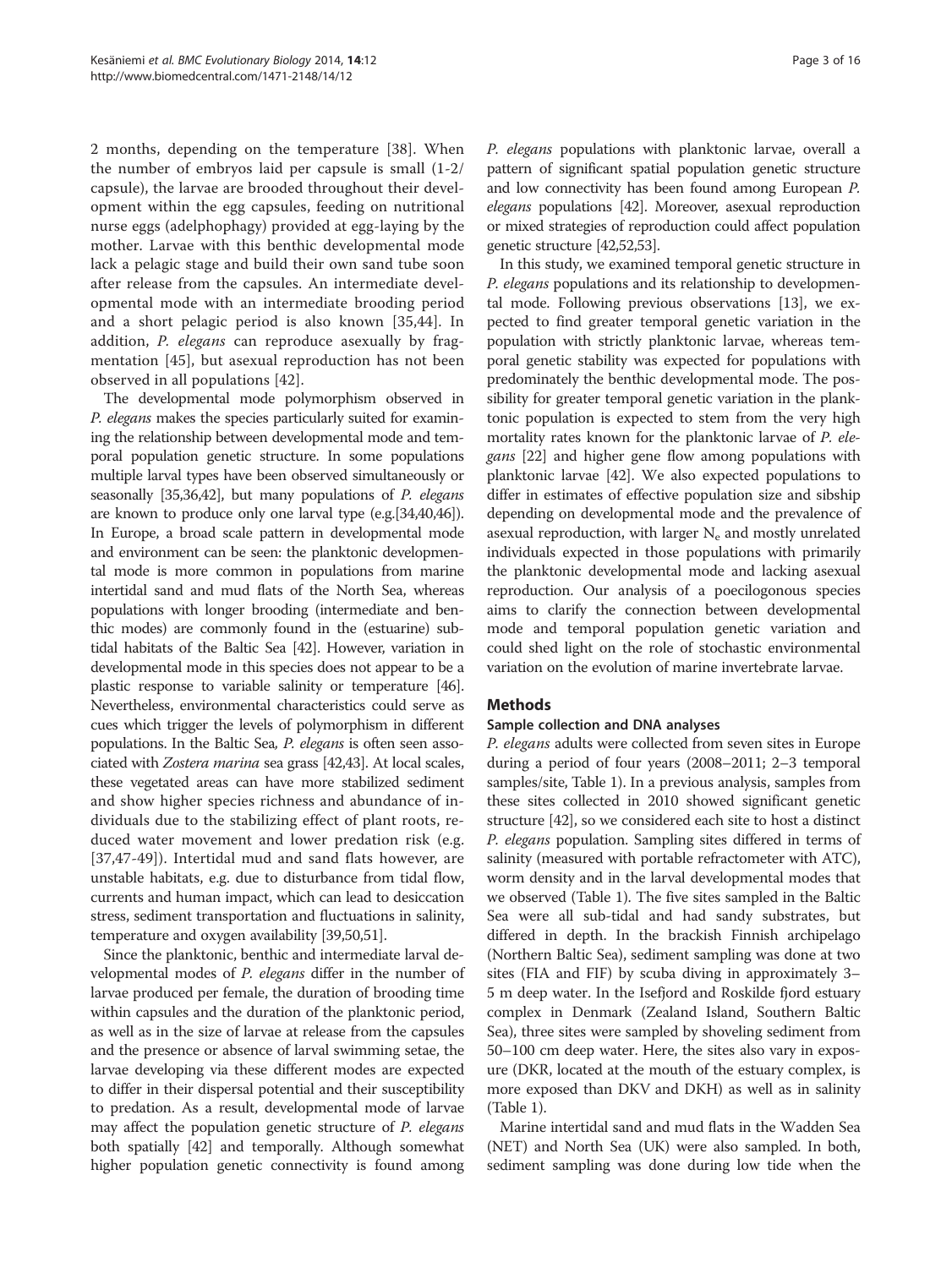<span id="page-4-0"></span>Table 1 Sampling information

|                 | -                  |            |                                                    |                |                   |                                         |
|-----------------|--------------------|------------|----------------------------------------------------|----------------|-------------------|-----------------------------------------|
| Sea             | <b>Population</b>  | Code       | Years sampled<br>(number of genotyped individuals) | Salinity (psu) | Worm density      | <b>Observed</b><br>developmental modes* |
| Baltic Sea (st) | Ängsö              | FIA        | 2008(53); 2009(52); 2010(42)                       | $6 - 8$        | Low               | B                                       |
|                 | Fårö               | FIF.       | 2008(45); 2009(40); 2010(39)                       | $6 - 8$        | Low               | $\sim$                                  |
|                 | Vellerup           | DKV        | 2008(43); 2009(47); 2010(43)                       | $20 - 21$      | Low to medium     | I, P, B                                 |
|                 | Rörvig             | DKR        | 2009(42); 2010(40)                                 | $20 - 22$      | Medium            | I, B, P                                 |
|                 | Hersley            | DKH        | 2008(24); 2010(42)                                 | 14             | Low               | I, B                                    |
| Wadden Sea (it) | <b>Netherlands</b> | <b>NET</b> | 2009(48); 2010(46); 2011(42)                       | 28             | High to very high | P, I, B                                 |
| North Sea (it)  | Drum sands         | UK         | 2009(28); 2010(49)                                 | 28             | Hiah              | P                                       |

Pygospio elegans sampling locations (st = sub-tidal, it = intertidal), population codes, and years sampled, with number of individuals genotyped per sample in parentheses. Salinity measured at each location, qualitative estimates of worm density and observed larval developmental modes are noted, with the most common developmental mode listed first.

\*Observed larval developmental modes: B = benthic, I = intermediate, P = planktonic.

sediment and worm tubes were partly exposed. In the Netherlands, we sampled a mudflat from the mainland side of Schiermonnikoog Island (site NET) and in the UK, the Drum Sands sand flat (near Edinburgh, Scotland) was sampled (Table 1). Even though we did not measure density of P. elegans during our collection, the difference between the intertidal marine sites and the sub-tidal Baltic Sea sites was striking. In UK and NET, the worm density was high with densely packed P. elegans tubes. In contrast, the distribution of worms was patchy and worm density was noticeably lower in the Baltic Sea. Densities from 150 to 2800 ind.  $m<sup>2</sup>$  have been observed in the Northern Baltic Sea previously (pers. obs. CB), whereas 11 000 ind.  $m<sup>2</sup>$  is common at the UK site [[40,41](#page-15-0)].

For all populations, collecting was done at the same location each year by the same person/s. At each location, approximately 15 sediment samples were collected, with a minimum distance of 0.4 m and maximum distance of 20 m between any two samples. Fine scale genetic patterns may be likely in species with restricted larval dispersal (e.g. [[53](#page-15-0)]), however it is not expected in *P. elegans* at this spatial scale (see [\[54\]](#page-15-0)). The sediment samples were gently sieved with a 1 mm mesh sieve, and the worms' sand tubes were removed with forceps and combined in a sampling bottle with sea water. In the laboratory, the tubes were placed in trays with sea water. After they emerged from their tubes, the worms were examined, sexed and checked for either sexual reproduction (indicated by the presence of gametes, which can be seen through the transparent body wall) or asexual reproduction (indicated by regeneration usually at both ends of the body, or multiple fragmented worm pieces within a tube). Sand tubes were also examined for the presence of egg capsules. When capsules were found, the developmental mode of the larvae was determined (Table 1). At site FIA we have observed only benthic larvae in egg capsules collected in early spring, but at site FIF we have not observed any sexually reproducing worms during our collections. All developmental modes have been observed in the Danish sites and NET, but benthic and intermediate modes predominate in the less saline environment in Denmark, whereas the planktonic developmental mode predominates in NET (Table 1). Only the planktonic developmental mode has been observed in UK [\[40,42](#page-15-0)]. Asexual reproduction in P. elegans was observed only in the Baltic Sea populations (Finland and Denmark) and was not frequent. These observations imply that developmental mode is associated with salinity, but because they are based on a limited number of samples taken primarily in spring, we cannot be sure that other developmental modes at these sites have not been overlooked. For example, we have visited the Finnish sites at different times during spring and summer, but have not observed gametes or larvae in the FIF individuals.

Adult worms were preserved individually in ethanol until DNA extraction. DNA was extracted using Qiagen chemicals and a Kingfisher magnetic processor (Thermo Fisher Scientific), after which the samples were genotyped using eight highly polymorphic microsatellite markers following protocols described in [\[54](#page-15-0)].

#### Statistical analyses

Genetic variation within each sample was estimated by calculating expected and observed heterozygosity and gene diversity with Arlequin v.3.5.1.2 [\[55](#page-15-0)]. Also, allelic richness was calculated for each sample using a rarefaction method with HP-RARE [[56](#page-15-0)]. Rarefaction standardizes the estimate to a minimum sample size to allow for comparison of the estimates among samples from the different populations. To investigate variation between temporal samples (within populations), the number of private alleles (alleles only seen in one sample) was caluculated for each population separately. Due to different sample sizes, the number of private alleles can only be compared among the temporal samples within a single population and not between populations. Deviations from Hardy-Weinberg equilibrium were calculated with Arlequin, and p-values were adjusted with Bonferroni correction. FSTAT [\[57\]](#page-15-0) was used to estimate  $F_{IS}$  values for each sample and their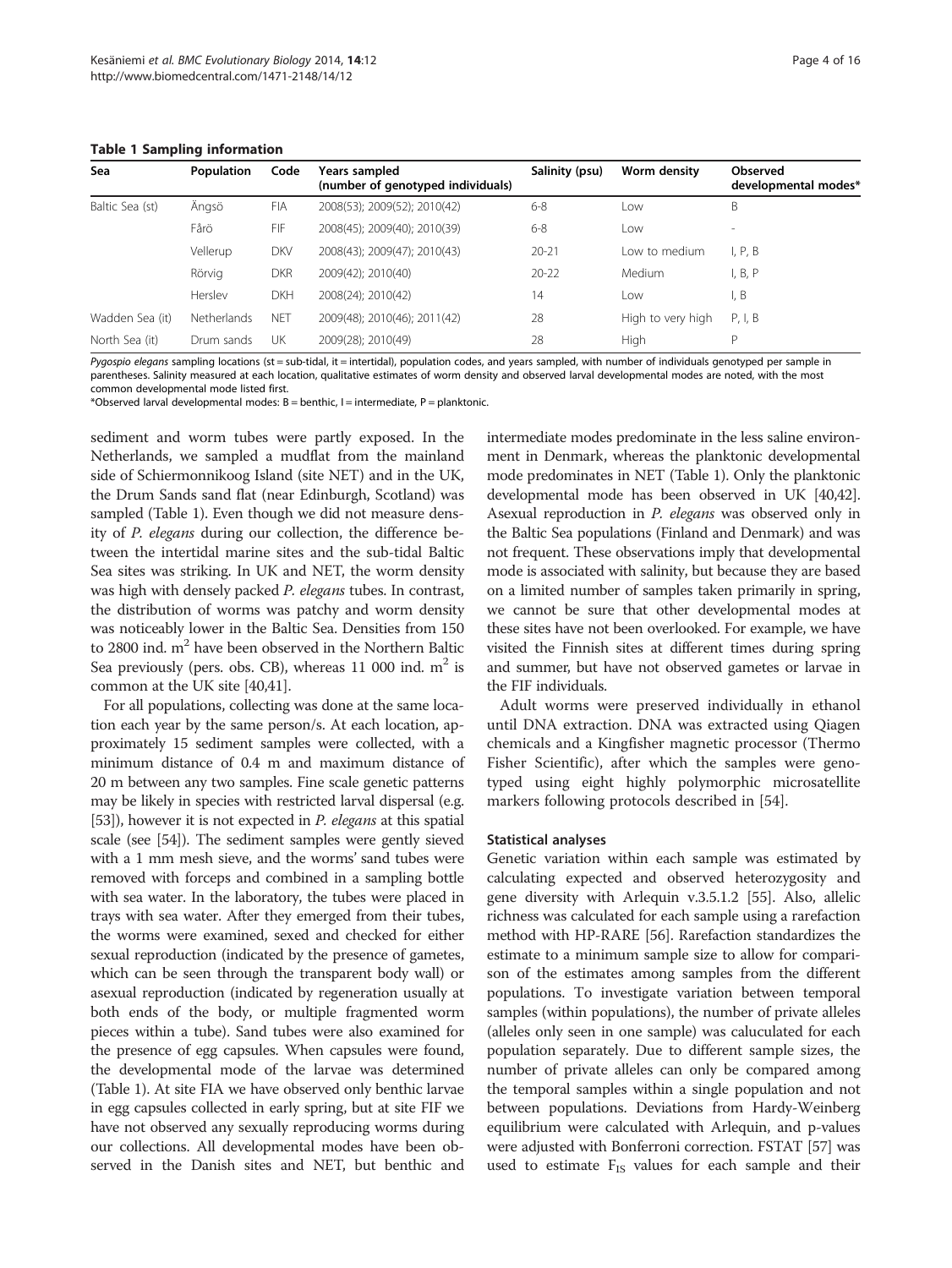statistical significance as well as to test for linkage disequilibrium between loci within the populations. Frequencies of null alleles were estimated using FreeNA [\[58](#page-15-0)].

To examine proportions of genetic variation explained by both spatial and temporal variation, analysis of molecular variance (AMOVA) was performed with two different sample sets using Arlequin (20 000 permutations). First, an analysis was carried out grouping the samples according to sample year (4 groups: 2008, 2009, 2010 and 2011). Second, the samples were grouped according to population (7 groups: temporal samples from the same population combined). To further investigate temporal genetic variation within the different populations, pair-wise  $F_{ST}$ values (using Arlequin and 10 000 permutations) and Jost's [[59](#page-15-0)] pairwise Dest values were calculated (using the R package DEMEtics, 3000 permutations [\[60](#page-15-0)]) among the temporal samples within each population (temporal  $F_{ST}$ / Dest). Pair-wise comparisons of  $F_{ST}$  were also calculated among populations collected in the same year (2008, 2009, 2010). Linearized pair-wise  $F_{ST}$  values were analyzed with PCA in GenAlEx v. 6.5 [[61\]](#page-15-0) to visualize differences among the samples and populations.

After these analyses, we noticed a large temporal genetic shift in our samples from NET, as described in the results. To further investigate this shift, we used STRUCTURE v.2.3.4, [\[62](#page-15-0)] and also included some data reported in our previous spatial genetic analysis (populations from France and Netherlands, [\[42\]](#page-15-0)) in order to identify potential source populations of the NET2011 sample. STRUCTURE was run assuming an admixture model and correlated allele frequencies. A prior with sampling locality information was used, and the analysis consisted of a burn-in of 250,000 generations followed by MCMC sampling of 400,000 generations. One to six possible clusters were tested, each with four replicate runs. The lowest likelihood scores were used to evaluate the number of genetic clusters in the data, but the result of interest was the placement of the NET2011 sample relative to the other samples. STRUCTURE results were visualized with the program Distruct 1.1 [[63](#page-15-0)].

Since the benthic larvae of P. elegans are not expected to disperse after emerging from the maternal sand tube, we expected that populations with predominately benthic developmental modes would also have a large number of related individuals. To test this hypothesis, we did a sibship analysis using COLONY [\[64\]](#page-15-0) to identify full-sib families within each temporal sample from the different populations. The analysis was run with no information on parental genotypes, and assuming both male and female polygamy as well as possible inbreeding. Following suggestions from Wang [\[65\]](#page-15-0), the full-likelihood model was run with run length and precision set to medium. Data from seven of the microsatellite loci were used (excluding Pe12, the locus with the highest proportion of suspected null alleles) and genotyping error rate was estimated to be 0.0001 for each locus. Although P. elegans is not expected to live longer than one year in nature [[38](#page-15-0)], its ability to reproduce asexually allows extension of the life-span of some individual genotypes. Consequently, we also analyzed population data sets in which the data from temporal samples were combined. We did not expect to find full-sib families consisting of individuals sampled in different years, but hypothesized that cross-year families would be more common in those populations with asexual reproduction (Baltic Sea). If full-sib pairs or families were found, one individual from each pair was chosen randomly and removed and the descriptive analyses  $(H<sub>O</sub>, H<sub>E</sub>$  and  $F<sub>IS</sub>$ ) and  $F<sub>ST</sub>$  calculations were repeated to investigate the effect of related individuals on population genetic patterns. We also estimated mean relatedness (r) values for each sample using the maximum likelihood method in ML-Relate [\[66](#page-15-0)]. ML-Relate estimates relatedness for each individual pairwise comparison, and the mean of these (excluding selfcomparisons) was calculated for sample mean relatedness. Relatedness estimates were adjusted for the presence of null alleles.

If the same site is sampled at two or more time points, a short term effective population size  $(N_e)$  can be calculated using temporal methods. These methods are based on changes in allele frequencies between the temporal samples [\[67](#page-15-0)]. Most methods used for calculating effective population sizes are based on assumptions of closed populations (no gene flow), discrete generations and random mating [\[68](#page-15-0)]. Although our populations are technically not closed, they are genetically differentiated from each other and show high self-recruitment rates [[42\]](#page-15-0). Therefore, we expected that the data would be appropriate for the methods assuming closed populations. We first used the likelihood based method (MLNE) from Wang and Whitlock [\[69\]](#page-15-0) to estimate  $N_e$  assuming closed populations (no migration), but then we also estimated  $N_e$ assuming open populations (migration allowed). In these analyses, we defined potential source populations as all the sites reported in this study, except when NET was the focal population. In this case, samples from other locations in the Netherlands and France, reported previously [[42](#page-15-0)], were used as potential sources of gene flow (see [results](#page-6-0) and [discussion](#page-11-0) for more information). In all of the MLNE analyses, different maximum  $N_e$  values were tested with no change in the results, and  $N_e$  max = 10000 was used in the final analyses.

Mean  $N_e$  values over the sampling period were also estimated using the Moment Based Temporal method (MBT, [\[67\]](#page-15-0)) implemented in NeEstimator [\[70\]](#page-15-0). TempoFs [[71](#page-15-0)] was used to estimate genetic drift (observed allele frequency change) between the temporal samples. This method should produce unbiased results even with highly variable microsatellite markers. Mean Fs' (genetic drift corrected for sampling plan) over all loci was calculated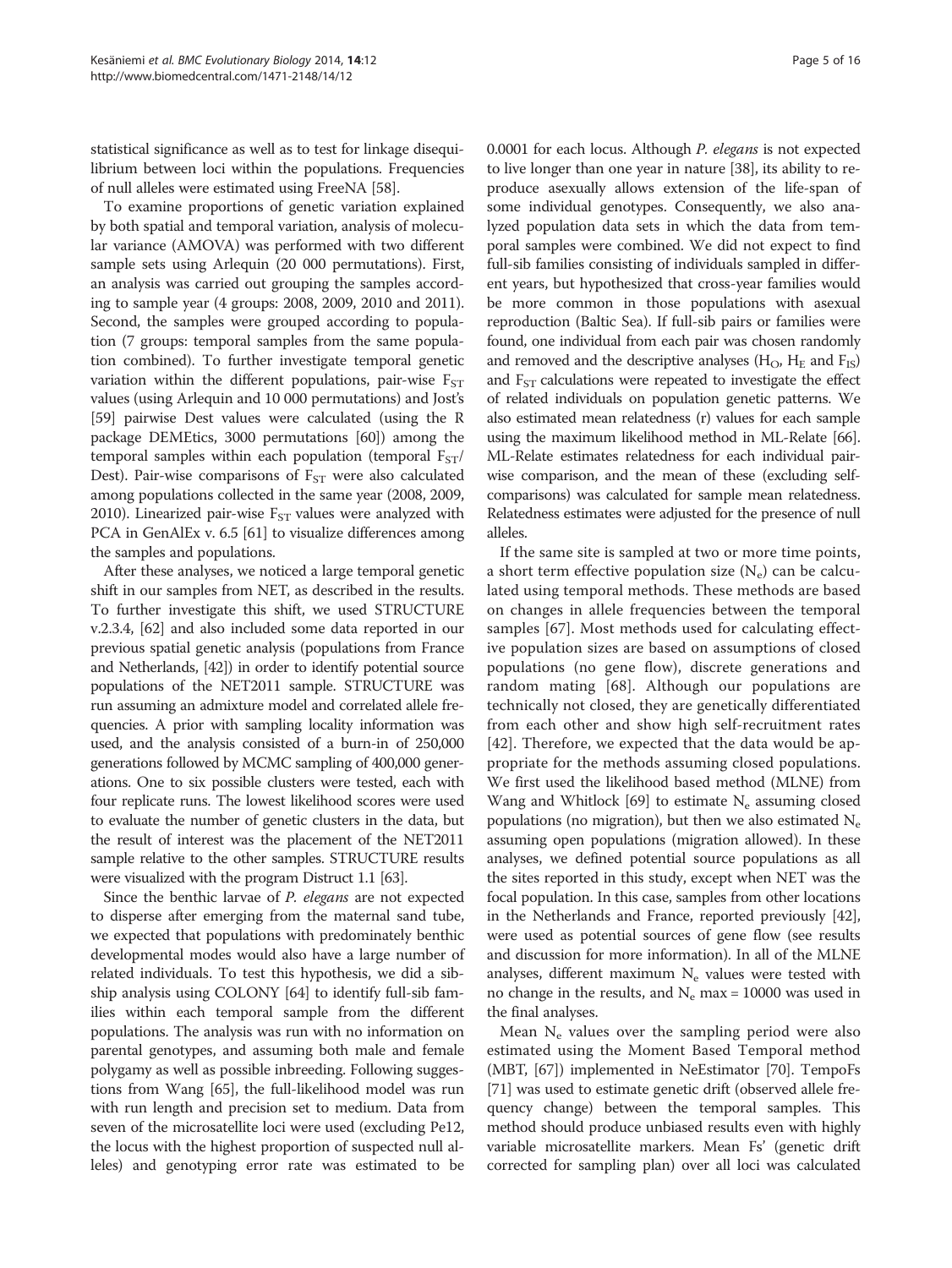<span id="page-6-0"></span>for the sample intervals. Sample plan 2 was used, in which samples are collected fatally before reproduction. In all of these temporal methods, the number of generations between temporal samples is required. For the Finnish sites (FIA and FIF), we estimated one generation per year (pers. obs. JEK), whereas for all other populations, two generations per year were assumed [[36,40](#page-15-0)]. Again, since the life span of P. elegans is probably short in nature (worms lived for approximately one year in the laboratory [\[38\]](#page-15-0)), the adults sampled in consecutive years are assumed to not be from the same cohort.

#### Results

#### Genetic diversity

Genetic variation in the temporal samples is summarized in Table 2. Genetic diversity was relatively high in most populations, lowest in Finland (FIF,  $H<sub>E</sub>$  from 0.614 to 0.655) and highest in the UK ( $H<sub>E</sub>$  from 0.797 to 0.799). There were fluctuations in allelic richness and heterozygosity among samples within most populations, with UK, DKR and FIF showing the most consistent values among samples (Table 2). Fluctuations in diversity did not follow any particular pattern. For example, in DKV diversity  $(H_E)$ , gene diversity, allelic richness) was lower in 2010 compared to the previous years, but in DKH diversity was higher in 2010 than in previous years. Most fluctuations in genetic diversity within populations were not of high magnitude, except in DKV, where there was a decline in variation from 2008 to 2010, and in NET, where there was a noticeable increase in variation in the 2011 sample. The fluctuations among samples within a population are indicated best by the numbers of private alleles (alleles observed only in one temporal sample) which were calculated for each population separately

Table 2 Genetic diversity and sibship patterns in the temporal samples

| Sample         | $\mathsf{H}_{\mathsf{O}}$ | $H_E$ | GD    | $A_{R (N = 40)}$ | PrivateAR within site | $F_{IS}$ | FS families (prob >0.98) |
|----------------|---------------------------|-------|-------|------------------|-----------------------|----------|--------------------------|
| FIA2008        | 0.583                     | 0.660 | 0.600 | 10.8             | $1.9(N = 70)$         | 0.116    | $\mathbf{1}$             |
| FIA2009        | 0.570                     | 0.664 | 0.653 | 10.7             | 1.3                   | 0.140    | 1                        |
| FIA2010        | 0.688                     | 0.714 | 0.680 | 11.5             | 2.1                   | 0.015    | 0                        |
|                |                           |       |       |                  |                       |          | All: 10                  |
| FIF2008        | 0.531                     | 0.643 | 0.570 | 11.3             | 1.6 $(N = 58)$        | 0.153    | 0                        |
| FIF2009        | 0.478                     | 0.614 | 0.558 | 10.0             | 1.5                   | 0.202    | 0                        |
| FIF2010        | 0.567                     | 0.655 | 0.588 | 11.0             | 1.8                   | 0.128    | 0                        |
|                |                           |       |       |                  |                       |          | All: 1 (no cross-year)   |
| <b>DKR2009</b> | 0.584                     | 0.696 | 0.644 | 10.3             | $3.7 (N = 56)$        | 0.146    | $2*$                     |
| <b>DKR2010</b> | 0.606                     | 0.698 | 0.622 | 10.6             | 4.2                   | 0.092    | $\mathbf{1}$             |
|                |                           |       |       |                  |                       |          | All: 5*                  |
| <b>DKV2008</b> | 0.650                     | 0.771 | 0.700 | 12.7             | 3.3 $(N = 74)$        | 0.126    | $\overline{4}$           |
| <b>DKV2009</b> | 0.704                     | 0.775 | 0.721 | 12.2             | 2.2                   | 0.076    | $2^*$                    |
| DKV2010        | 0.689                     | 0.729 | 0.678 | 10.8             | $1.4\,$               | 0.030    | $\mathbf{1}$             |
|                |                           |       |       |                  |                       |          | All: 9*                  |
| <b>DKH2008</b> | 0.596                     | 0.677 | 0.596 | 10.0             | 3.5 $(N = 40)$        | 0.099    | $\mathsf{O}\xspace$      |
| DKH2010        | 0.565                     | 0.718 | 0.653 | 11.5             | 5.3                   | 0.189    | 3                        |
|                |                           |       |       |                  |                       |          | All: 4 (no cross-year)   |
| <b>NET2009</b> | 0.586                     | 0.703 | 0.616 | 11.4             | $2.3 (N = 72)$        | 0.169    | 1                        |
| <b>NET2010</b> | 0.627                     | 0.717 | 0.669 | 11.4             | 2.0                   | 0.124    | $\overline{4}$           |
| <b>NET2011</b> | 0.615                     | 0.774 | 0.696 | 13.2             | 4.4                   | 0.182    | 0                        |
|                |                           |       |       |                  |                       |          | All: 4 (no cross-year)   |
| <b>UK2009</b>  | 0.606                     | 0.799 | 0.765 | 13.2             | 4.4 $(N = 52)$        | 0.242    | 0                        |
| <b>UK2010</b>  | 0.664                     | 0.797 | 0.738 | 13.7             | 5.3                   | 0.165    | $\mathbf 0$              |
|                |                           |       |       |                  |                       |          | All: 1 (no cross-year)   |

Observed (H<sub>O</sub>) and expected (H<sub>E</sub>) heterozygosity, gene diversity (GD) and allelic richness (A<sub>R</sub>) based on a sample size of 40 for each sample (here, N = number of genes used in the rarefaction method of HP-rare). Private allele richness (PrivateAR) was calculated for temporal samples of each population separately (here, N [in italics] varies among populations, making the values comparable only among temporal samples within a population). Inbreeding coefficients ( $F_{15}$ , with significant values in italics) were calculated for each temporal sample. Number of full-sib families (FS) estimated within each temporal sample and within the combined dataset for each population (all) are listed. Samples marked with \*have families consisting of more than two members (see text). In the combined data sets, cross-year full-sib families were found unless indicated.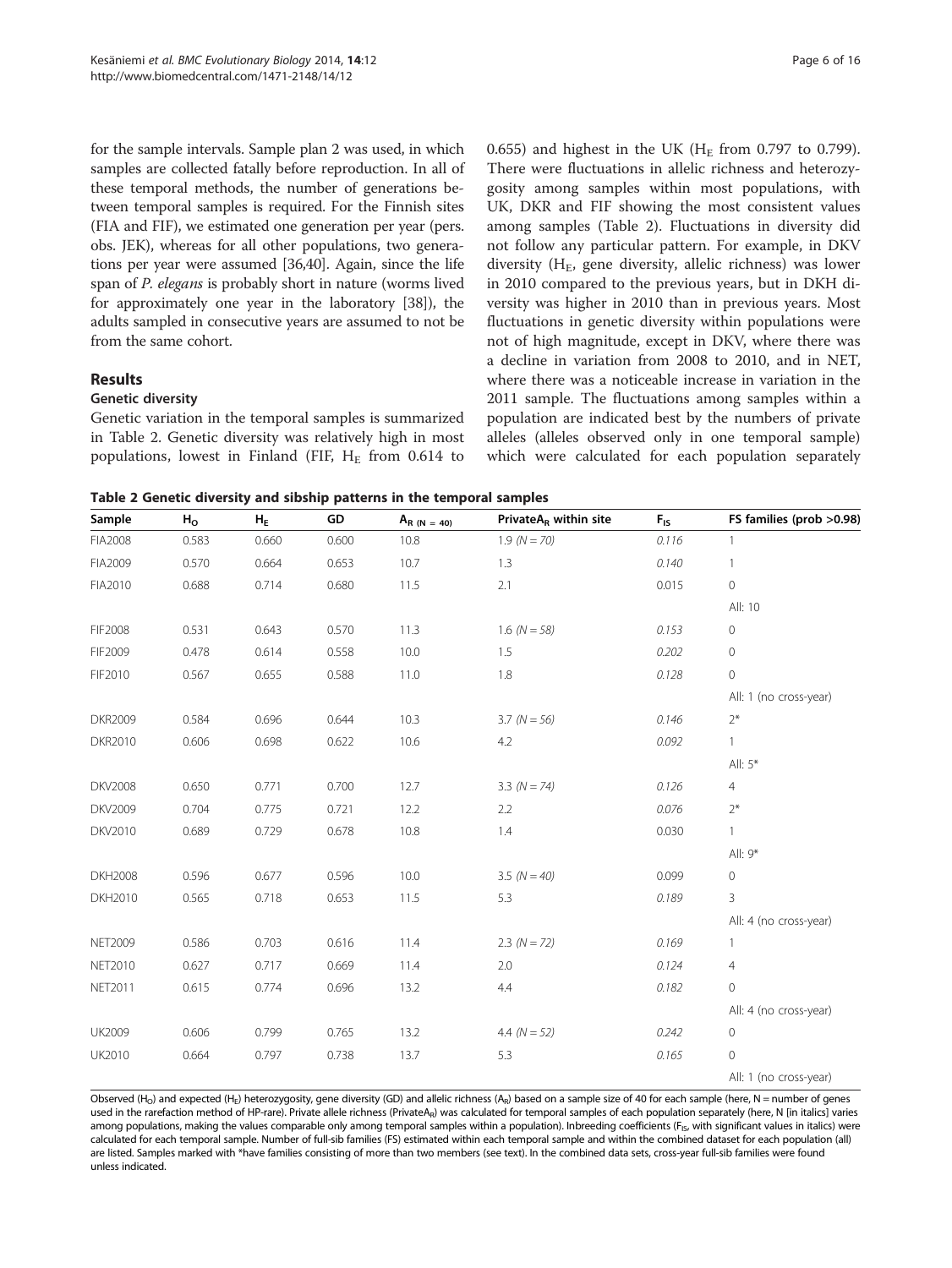and, unlike allelic richness, are not comparable among populations but only among temporal samples within a population. Most extreme increases in the number of private alleles were seen in DKH from 2008 to 2010 (3.5 to 5.3), and in NET from the 2009 and 2010 samples (2.0 and 2.3, respectively) to the 2011 sample (4.4, Table [2\)](#page-6-0). Overall, allelic richness was highest in UK, the population with only planktonic larvae, in line with our findings from a previous study of additional populations from a broader geographic scale [[42](#page-15-0)].

Heterozygote deficiencies were seen in most samples and significant deviations from Hardy-Weinberg equilibrium were observed in some loci in most populations as reflected by significant positive  $F_{IS}$  values (Table [2](#page-6-0)). There were temporal changes in  $F_{IS}$  values in many populations. As shown in previous analyses [[42,54\]](#page-15-0), null alleles were estimated to occur in either low  $( $0.05$ )$  or moderate frequencies (<0.20) in most loci in some of the samples (including locus Pe7 in FIF, DKH and NET, locus Pe17 in DKV, DKR, DKH, NET and UK, locus Pe18 in DKH, NET and UK, locus Pe13 in FIA, FIF, NET and UK, and Pe19 in NET). Loci Pe15 and Pe12 were the most problematic, showing moderate null allele frequencies in almost all temporal samples. However, since the global  $F_{ST}$  and the  $F_{ST}$  values for each locus (data not shown) were similar when calculated with (ENA) and without estimating a null allele correction ( $F_{ST} = 0.0306$ ,  $F_{ST}$ ENA = 0.0308), we feel confident that the presence of null alleles has not affected our calculations of genetic structure. Regardless, Pe12 was eliminated from the data set when estimating the number of full-sib families with COLONY and when estimating the effective population size. Significant linkage disequilibrium was observed in only a few comparisons within some of the Danish populations (Pe7xPe15 in DKH & DKV, Pe7xPe17 in DKV, Pe7xPe13 in DKR, DKV & DKH, and Pe13xPe12 in DKR, Pe7xPe12 in DKV), occurring within some years, but not others. Although asexual reproduction is possible in P. elegans, we observed only two instances of identical multilocus genotypes in our samples: one pair of identical individuals in the DKV2008 sample and one pair of individuals in the DKR2010 sample. One individual from each of these pairs was removed from the COLONY, STRUCTURE and PCA analyses.

#### Temporal and spatial genetic structure

AMOVA analyses (Table [3](#page-8-0)) indicated that the variation among the different populations was significant (3.61% of variation explained), and that this population structure was similar in different years (AMOVA grouping samples by year showed non-significant variation among years). Similarly, global  $F_{ST}$  values in different years were not significantly different (2008: 0.034, 2009: 0.046, 2010: 0.029,  $P = 0.617$ ). Genetic structure between populations was also evident in our analysis of (within year) population pairwise  $F_{ST}$  but there was temporal variation in structure among the Baltic Sea populations (Additional file [1](#page-14-0)). For example, in Denmark, most population pair-wise comparisons within a year were significant, however in 2010, DKV and DKH have non-significant pair-wise  $F_{ST}$ . In Finland, the pair-wise  $F_{ST}$  values between FIA and FIF are low each year ( $F_{ST}$  < 0.01), and significant in 2008 and 2010, but not in 2009 (Additional file [1](#page-14-0)).

When the temporal samples were grouped according to population in AMOVA (Table [3](#page-8-0)), we found not only significant among population (spatial) variation (2.85% of variation explained), but also low but significant temporal variation within populations (0.85%). To clarify how specific temporal samples differed, we examined the samples from each population separately in pair-wise comparisons of  $F_{ST}$  and Dest (Table [4](#page-8-0)). In these analyses, significant differences were found between temporal samples in some but not all populations, and the  $F_{ST}$  and Dest values were generally low. There were no differences in temporal samples from UK and DKH. When significant differences between temporal samples were indicated, these were found between samples taken in subsequent years (2009 vs. 2010 in FIF, NET, DKR and DKV) as well as between samples from longer time periods (2008 vs. 2010 in FIA). Analysis of either  $F_{ST}$  or Dest indicated the same patterns of differentiation, except in DKR (Table [4\)](#page-8-0). The largest differences among temporal samples was seen in the NET population, in which the 2011 sample was significantly differentiated from the two previous samples (2009 and 2010), which did not differ from each other ( $F_{ST}$  and Dest). Likewise, PCA analysis of linearized  $F_{ST}$  showed that in most cases, temporal samples from the same population clustered together (Additional file [2\)](#page-14-0). However, NET2011 did not cluster with other temporal samples from NET and was placed between clusters of the Danish and UK samples, not grouping clearly with either (Additional file [2\)](#page-14-0).

We further investigated the differentiation of the NET2011 sample by performing additional pair-wise comparisons of  $F_{ST}$  and Dest with data from other nearby populations with planktonic larvae (from Netherlands and France) that had been sampled only in 2010 and were not the focus of this analysis (data from [\[42\]](#page-15-0)). We found that although the NET2011 sample was significantly differentiated from earlier samples at the same site, it was not differentiated from other Dutch populations (NLH2010 and NLB2010) and French populations (FRS2010, and FRC2010 only in Dest) sampled in 2010 (Table [5\)](#page-9-0). Moreover, we examined pair-wise  $F_{ST}$  and Dest between NET2011 and the 2010 samples collected from Denmark and UK (this study). Comparisons with the Danish samples indicated significant genetic differentiation, but with UK, the results were inconsistent (significant  $F_{ST}$ , non-significant Dest) (Table [5](#page-9-0)). STRUCTURE showed clear assignment of NET2011 individuals to a different cluster than the other temporal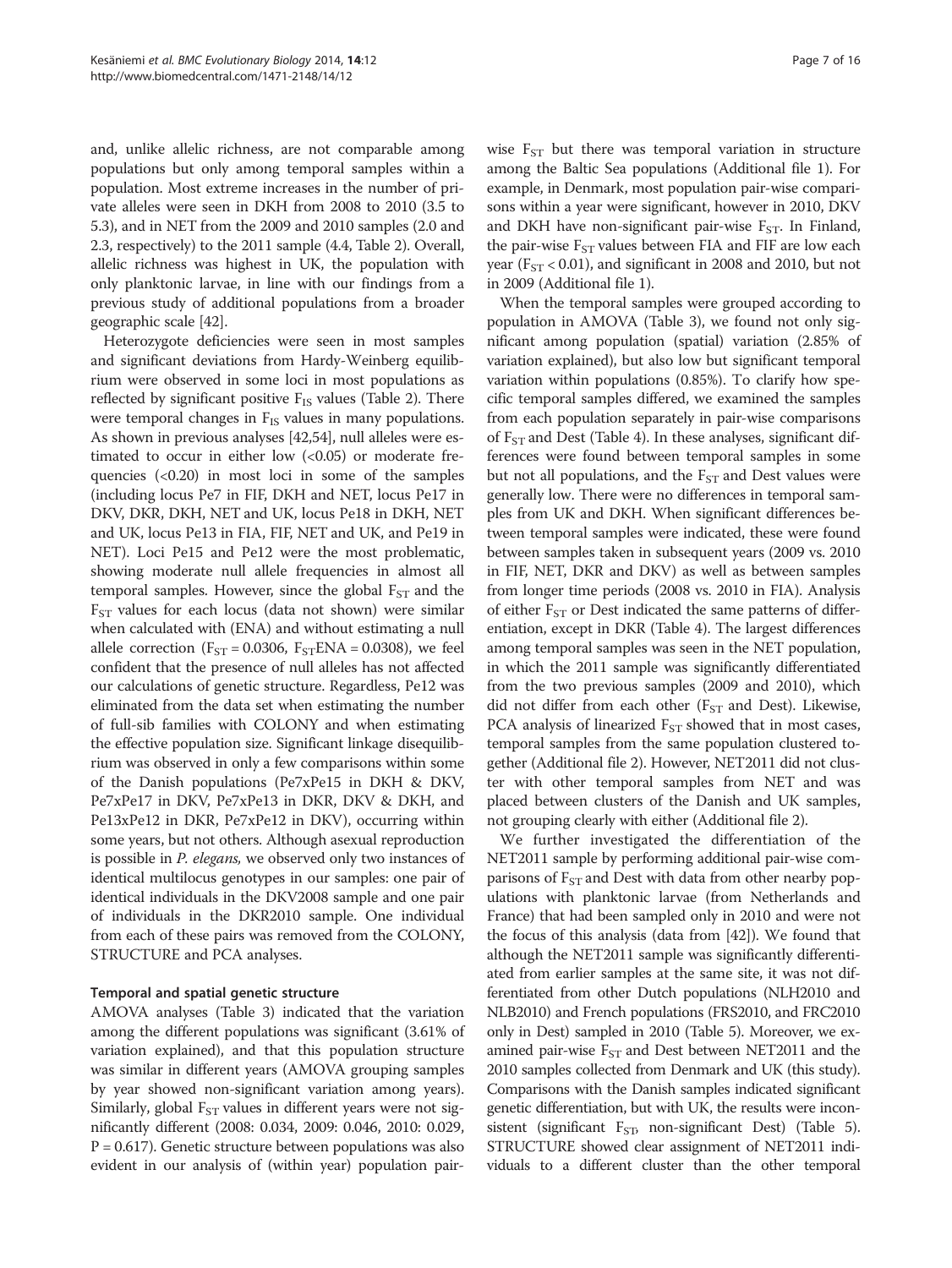| Temporal groups (samples grouped by year)           |                |                     |                         |                            |  |  |
|-----------------------------------------------------|----------------|---------------------|-------------------------|----------------------------|--|--|
| Source of variation                                 | Sum of squares | Variance components | Percentage of variation | Fixation indices (P-value) |  |  |
| Among years                                         | 22.3           | $-0.006$            | $-0.27$                 | $F_{CT} = -0.003$ (0.816)  |  |  |
| Among populations within years                      | 132.2          | 0.085               | 3.61                    | $F_{sc} = 0.036$ (<0.001)  |  |  |
| Within samples                                      | 3436.3         | 2.273               | 96.66                   | $F_{ST} = 0.033$ (<0.001)  |  |  |
| Total                                               | 3590.8         | 2.351               |                         |                            |  |  |
| Geographical groups (samples grouped by population) |                |                     |                         |                            |  |  |
| Source of variation                                 | Sum of squares | Variance components | Percentage of variation | Fixation indices (P-value) |  |  |
| Among populations                                   | 110.9          | 0.067               | 2.85                    | $F_{CT} = 0.029$ (<0.001)  |  |  |
| Among temporal samples within populations           | 43.6           | 0.020               | 0.85                    | $F_{sc} = 0.009$ (<0.001)  |  |  |
| Within samples                                      | 3436.3         | 2.273               | 96.3                    | $F_{ST} = 0.037$ (<0.001)  |  |  |
| Total                                               | 3590.8         | 2.360               |                         |                            |  |  |

<span id="page-8-0"></span>Table 3 AMOVA results of spatial and temporal variation in Pygospio elegans

Temporal groups consist of samples from different populations grouped by sampling year (4 groups: 2008, 2009, 2010, 2011) and spatial groups consist of temporal samples grouped according to population (7 groups).

samples from NET. Also, the analysis showed a shared cluster membership of NET2011 with the other Dutch and French populations sampled in 2010, which were distinct from the UK samples  $(K = 3$  had the best likelihood, Figure [1\)](#page-9-0).

#### Sibship analysis and relatedness

Full-sibs were found within almost all temporal samples, but not in FIF and UK (Table [2\)](#page-6-0). In most samples, fullsibs were pairs of individuals, but larger families were found in two Danish populations. In DKR2009 and DKV2009 samples, full-sib families of five and three individuals, respectively, were identified. In NET, full-sib pairs were seen in 2009 (one pair) and 2010 (four pairs), but none were observed in the 2011 sample. When temporal samples within a population were combined to identify cross-year full-sibs, typically the same full-sib

families were identified as in the analyses of each temporal sample separately, but also additional full-sib families were seen. However, cross-year full-sibs (full-sib pairs or families consisting of individuals from different temporal samples) were found only in three Baltic Sea populations (FIA, DKR and DKV). In the analyses of DKR and DKV, in addition to full-sib pairs, two larger cross-year full-sib families were identified (DKR: families of five and four individuals, DKV: families of three and four individuals). Even though no full-sib families were identified in the temporal samples in FIF and UK when they were analyzed separately, in each of these populations one full-sib pair was identified when the temporal samples were combined. In both cases, the full-sibs identified were individulas within a single temporal sample (no cross-year full-sibs), indicating the effect of sample size on identifying potentially highly related individuals.

Table 4 Temporal pair-wise  $F_{ST}/$ Dest values for samples within each population

| Finland            |                     |                     |            |                 |                  |
|--------------------|---------------------|---------------------|------------|-----------------|------------------|
| <b>FIA</b>         | 2008                | 2009                | FIF        | 2008            | 2009             |
| 2009               | 0.002/0.018         |                     | 2009       | 0.007/0.065     |                  |
| 2010               | $0.008*/0.055*$     | 0.004/0.048         | 2010       | 0.004/0.040     | $0.011*/0.112**$ |
| Denmark            |                     |                     |            |                 |                  |
| <b>DKR</b>         | 2009                |                     | <b>DKV</b> | 2008            | 2009             |
| 2010               | $0.008*/0.041$      |                     | 2009       | 0.002/0.006     |                  |
|                    |                     |                     | 2010       | 0.005/0.045     | $0.007*/0.061**$ |
| <b>DKH</b>         | 2008                |                     |            |                 |                  |
| 2010               | 0.007/0.062         |                     |            |                 |                  |
| <b>Netherlands</b> |                     |                     |            |                 |                  |
| <b>NET</b>         | 2009                | 2010                | UK         | 2009            |                  |
| 2010               | 0.001/0.024         |                     | 2010       | $-0.002/-0.001$ |                  |
| 2011               | $0.038***/0.223***$ | $0.031***/0.149***$ |            |                 |                  |
|                    | $\theta = 1$        |                     |            |                 |                  |

 $*P < 0.05$ ,  $*P < 0.01$ ,  $***P < 0.001$ .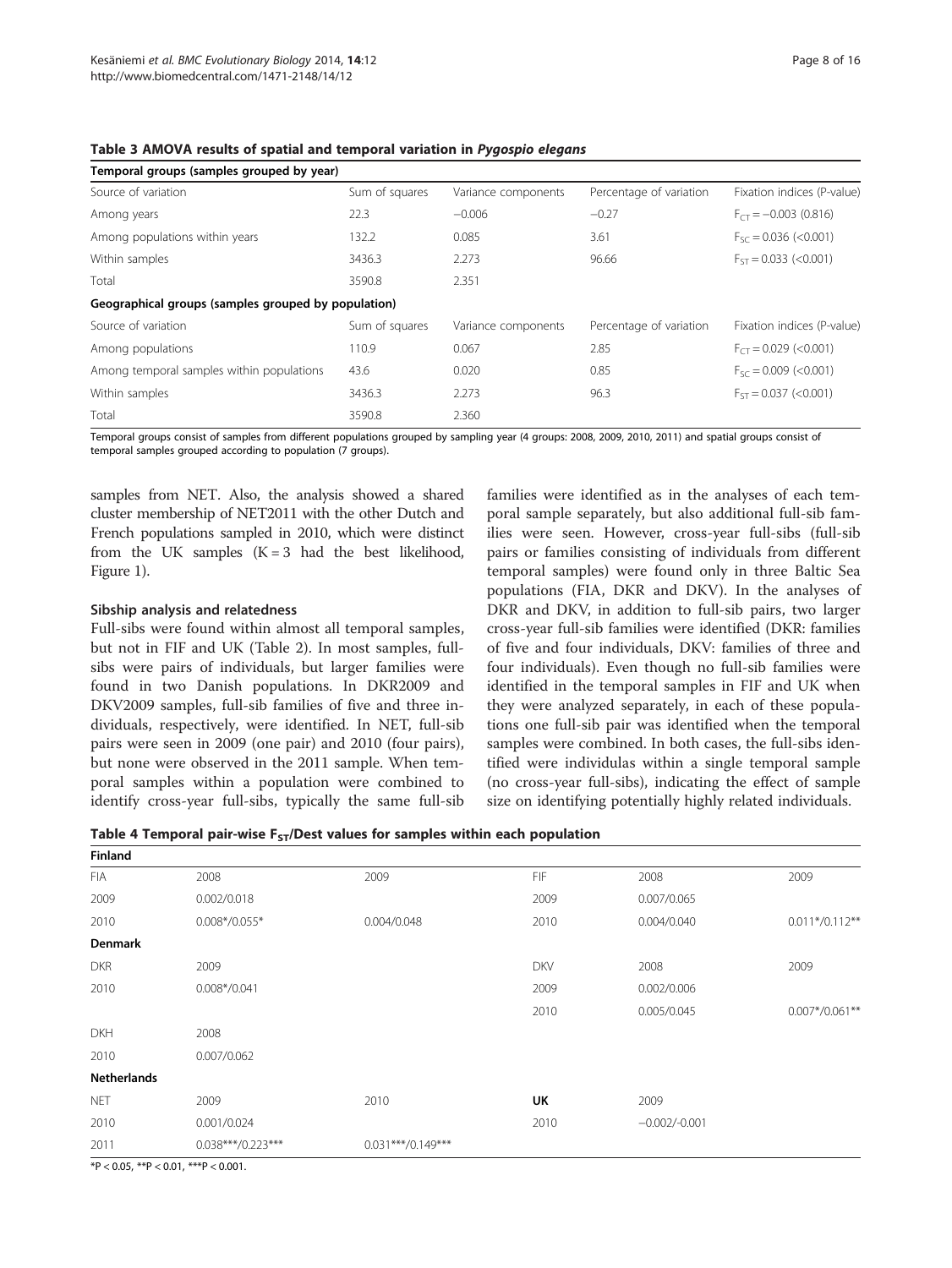<span id="page-9-0"></span>Table 5 Additional NET2011  $F_{ST}/$ Dest analyses

|                      | <b>NET2009</b>     | <b>NET2010</b>      | <b>NET2011</b> |
|----------------------|--------------------|---------------------|----------------|
| NFT2010              | 0.001/0.024        |                     |                |
| NFT2011              | $0.038***/0.223**$ | $0.031***/0.149**$  |                |
| NI B <sub>2010</sub> | $0.053***/0.267**$ | $0.047***/0.220**$  | 0.004/0.100    |
| NI H <sub>2010</sub> | $0.050***/0.238**$ | $0.048***$ /0.196** | 0.001/0.008    |
| FRC2010              | $0.039***/0.249**$ | $0.040***$ /0.205** | $0.009*/0.039$ |
| FRS2010              | $0.049***/0.251**$ | $0.047***$ /0.232** | 0.004/0.032    |
|                      | <b>NET2011</b>     |                     |                |
| DKR2010              | $0.036***/0.140**$ |                     |                |
| DKV2010              | $0.026***/0.104**$ |                     |                |
| DKH <sub>2010</sub>  | $0.025***/0.099*$  |                     |                |
| UK2010               | $0.020***$ /0.051  |                     |                |

\*P < 0.05, \*\*P < 0.01, \*\*\*P < 0.001.

Pair-wise  $F_{ST}/$ Dest values comparing the NET2011 sample (in bold) to previous temporal samples at the same site, as well as samples collected from two Dutch (NLB2010 & NLH2010) and two French (FRC2010 & FRS2010) populations in the previous year (data from [[42\]](#page-15-0)) and to four 2010 samples from this study (DKR2010; DKV2010; DKH2010; UK2010).

Mean relatedness values for each sample are shown in Figure [2.](#page-10-0) In Finland and UK, the values were relatively stable among temporal samples, and the largest fluctuations were seen in two Danish sites (DKR & DKH) and in Netherlands. In DKR, the relatedness was significantly higher in 2009 compared to the 2010 sample (Mann–Whitney  $U$  test  $P = 0.031$ ). In NET, the 2011 sample relatedness is significantly lower than in the previous years (NET 2010 & NET 2011: Mann– Whitney *U*-test  $P = 0.014$ ; NET 2009 & NET 2011:  $P =$ 0.002), while 2009 and 2010 values were similar (Mann–Whitney  $U$ -test P = 0.432). In other sites, the relatedness values among temporal samples (pair-wise tests) were not significantly different.

#### Effective population size

The different methods used for estimating contemporary Ne produced somewhat different results (Table [6\)](#page-10-0): MLNE estimation assuming no gene flow resulted in the highest estimates, whereas the same method allowing migration

(MLNE<sub>open</sub>) gave the lowest estimates. Overall, the values were low in comparison to estimations of population census sizes based on the densities of P. elegans in our sampling sites. Also, the 95% confidence intervals were wide and overlapping estimates for the different populations. With MLNE (without migration) the  $N_e$  estimations were similar in most sites (ranging from 142.1 to 355.5) except in UK, where a higher  $N_e$  was estimated (1117.8). With the Moment based temporal method (MBT), there was more variation among the estimates for the Baltic Sea populations, but the confidence intervals were overlapping, so the differences in estimated  $N_e$  are not significant. However, when comparing NET and the UK, the UK site has significantly higher  $N_e$  when estimated by MBT and  $MNLE<sub>open</sub>$  methods. The overall trend seen in data is that the  $N_e$  estimates were highest in the strictly planktonic population, UK, and lowest in NET.

The estimated temporal shifts in allele frequencies (i.e. drift) between the samples were quite high in the Baltic Sea populations (Fs' from 0.0036 to 0.0202, Table [6\)](#page-10-0). In the UK, Fs' was low (0.0005), allowing higher  $N_e$  estimations. The largest change in allele frequencies was seen between the NET2010 and 2011 samples  $(Fs' = 0.0635)$ , and this incidence of strong genetic drift is likely the cause of the low mean N<sub>e</sub> values estimated for the NET site over the whole sampling period. In contrast, the genetic drift estimate for NET2009 and NET2010 was an order of magnitude lower  $(Fs' = 0.0077)$ .

#### Analyses with full-sibs removed

To reveal the effect of full-sibs within a sample on our analyses, one individual of each full-sib pair was randomly removed (in case of larger families, all but one individual was removed) and some of the analyses were repeated with the reduced dataset (see Table [2](#page-6-0) for samples with full-sibs). As mentioned previously, in the samples with identical individuals (one pair in DKV2008 and in DKR2010), one individual from each pair was removed in the analyses. The removal of close relatives did not have a large effect on the observed and expected heterozygosities, although in DKR2010 and DKV2009  $F_{IS}$  values were no

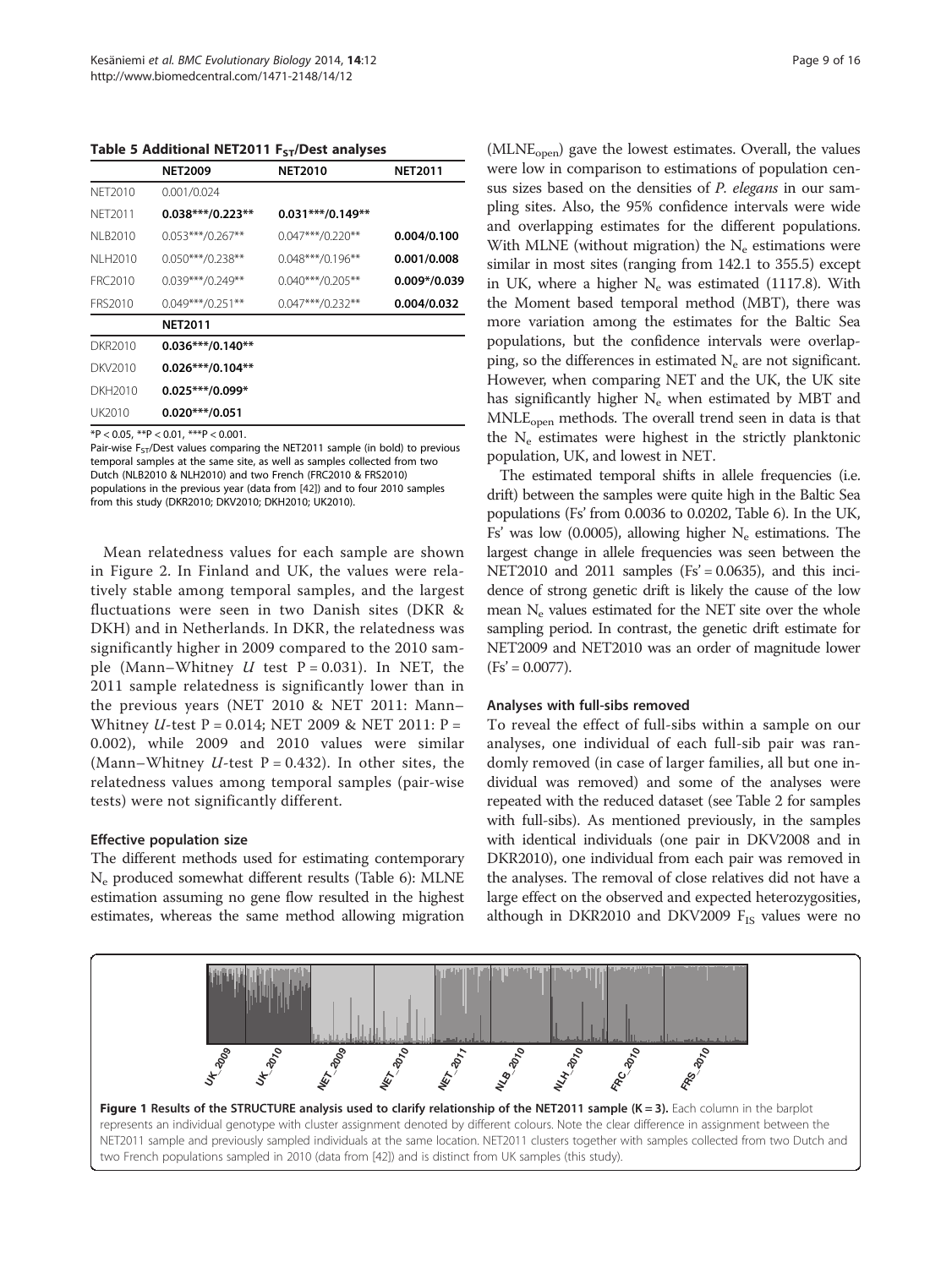<span id="page-10-0"></span>

longer significant (Additional file [3\)](#page-14-0). Removal of fullsibs did not affect the estimates of effective population size (results not shown). However, the removal of fullsib individuals had significant effects on temporal population genetic patterns in some populations (Additional file [4\)](#page-14-0). In FIA and DKH, the  $F_{ST}$  significance patterns did not change (significant genetic differentiation between FIA2008 & FIA2010 remained). However in DKR and DKV, the significant  $F_{ST}$  comparisons observed with full data set were not observed when full-sibs were removed. In the Netherlands, the NET2011 still remained significantly differentiated from the earlier temporal samples, indicating a strong genetic shift.

As expected, the removal of full-sib individuals also decreased the mean relatedness values calculated for each sample (using ML-Relate, see Additional file [5](#page-14-0)). For example, without full-sibs the mean relatedness decreased from 0.0623 to 0.0499 in the DKR2009 sample, and the differences seen in relatedness values between the temporal samples of DKR were no longer significant (Mann–Whitney  $U$  test  $P = 0.639$ ). In NET, however, relatedness in the 2011 sample still remained significantly

|  |  |  | Table 6 Effective population size and genetic drift in the samples |  |
|--|--|--|--------------------------------------------------------------------|--|
|--|--|--|--------------------------------------------------------------------|--|

|           | <b>MLNE (95% CI)</b> | MBT (95% CI)    | MLNEopen (95% CI) |           | Mean Fs' (SE) between temporal samples |  |
|-----------|----------------------|-----------------|-------------------|-----------|----------------------------------------|--|
| FIA 08-10 |                      |                 |                   | FIA 08-09 | 0.0036(0.0043)                         |  |
|           | 217.4 (107-2894)     | 144.9 (68-721)  | $63.3(47-93)$     | FIA 09-10 | 0.0110(0.0023)                         |  |
| FIF 08-10 |                      |                 |                   | FIF 08-09 | 0.0147(0.0066)                         |  |
|           | 186.2 (97-1077)      | 142.6 (62-1654) | 42.7 (32-59)      | FIF 09-10 | 0.0202(0.0071)                         |  |
| DKV 08-10 |                      |                 |                   | DKV 08-09 | 0.0105(0.0105)                         |  |
|           | 176.8 (118-314)      | 169.0 (81-715)  | 52.2 (39-72)      | DKV 09-10 | 0.0166(0.0056)                         |  |
| DKR 09-10 |                      |                 |                   |           |                                        |  |
|           | 213.3 (97-2989)      | 80.6 (60-267)   | $42.5(31-64)$     | DKR 09-10 | 0.0187(0.0116)                         |  |
| DKH 08-10 |                      |                 |                   |           |                                        |  |
|           | 355.5 (134-inf)      | 82.8 (45-201)   | 45.5 (29-73)      | DKH 08-10 | 0.0166(0.0093)                         |  |
| NET 09-11 |                      |                 |                   | NET 09-10 | 0.0077(0.0301)                         |  |
|           | 142.1(103-208)       | 58.0 (37-94)    | 43.7 (34-57)      | NET 10-11 | 0.0635(0.0297)                         |  |
| UK 09-10  |                      |                 |                   |           |                                        |  |
|           | 1117.8 (170-inf)     | 660.6 (109-inf) | 89.7 (57-168)     | UK 09-10  | 0.0005(0.0041)                         |  |

Estimates of effective population size (N<sub>e</sub>) and their 95% confidence intervals (inf = infinite) calculated with different methods (see text for more information). Mean Fs' (SE = standard error) is the observed allele frequency change (i.e. drift) between the temporal samples (from analysis with TempoFs).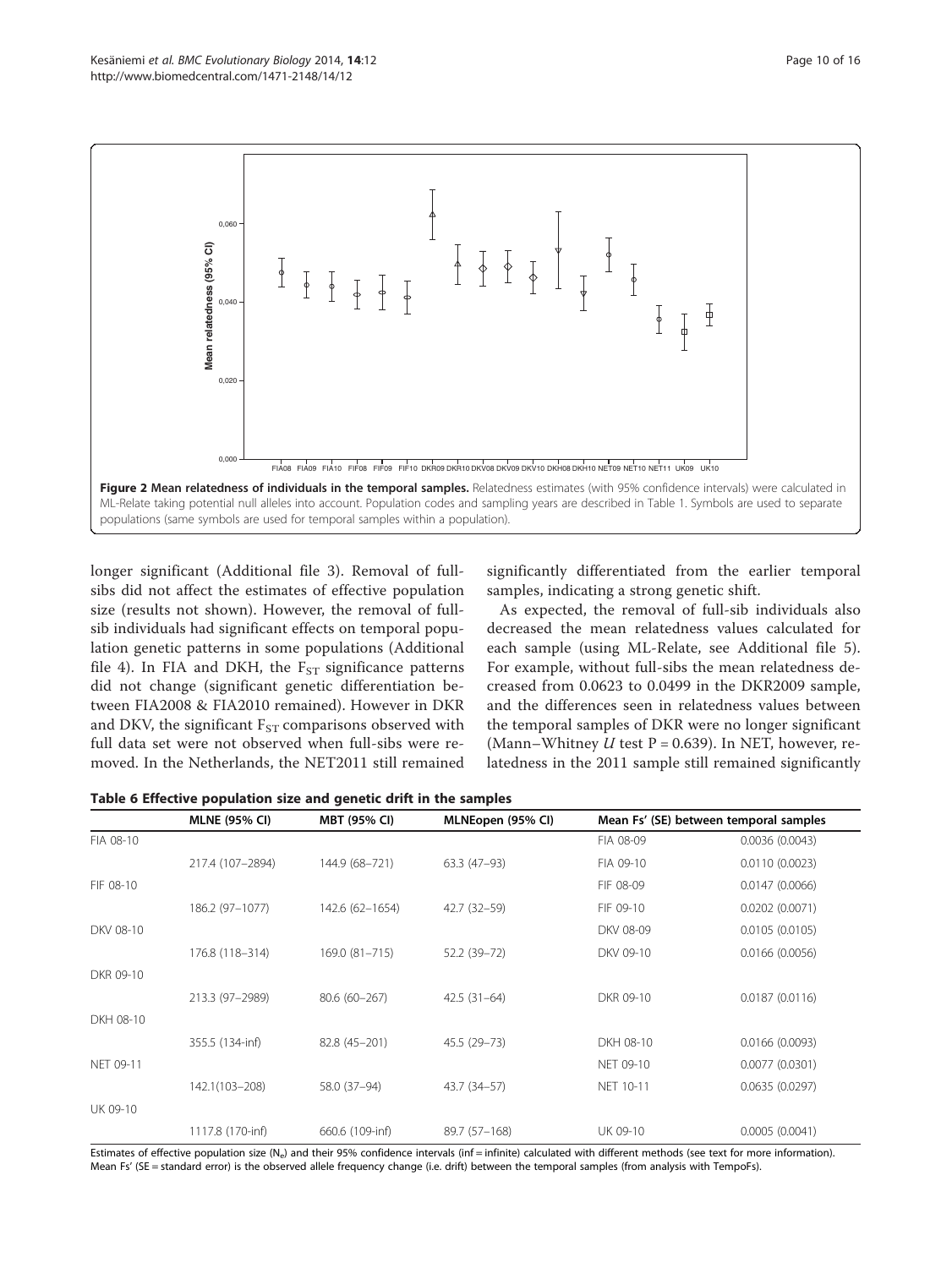<span id="page-11-0"></span>lower than relatedness in previous years (NET 2010 & NET 2011: P = 0.013; NET 2009 & NET 2011: P = 0.001; NET 2009 & NET 2010: P = 0.429).

#### **Discussion**

Life history traits associated with the planktonic development of marine invertebrate larvae, including high fecundity, high larval mortality, and, for broadcast spawning species, low fertilization success, have been hypothesized to contribute to temporal dynamics in populations and their genetic structure [\[13,19,21](#page-14-0)[,33\]](#page-15-0). Indeed, temporal variation in genetic structure has been described for some marine species, and stochastic effects on larval life stages are often cited as the potential causes of this variation [[11](#page-14-0)-[13](#page-14-0),[72](#page-15-0)-[75](#page-15-0)]. Adaptations such as internal fertilization and parental protection may lead to increased survival of larvae [\[76\]](#page-15-0) and reduce the role of stochastic factors on temporal genetic variation [\[13](#page-14-0)]. A comparison of closely related snails in the genus Littorina with different larval developmental modes showed that species with directdevelopment (hatching as juveniles) had more temporal stability in genetic variation, due to their lower fecundity and lower offspring mortality, whereas species with planktotrophic (pelagic) larvae showed temporal fluctuations in genetic structure, possibly due to sweepstakes reproductive success [\[13\]](#page-14-0). We examined the temporal population genetic structure in P. elegans, a poecilogonous species in which the developmental mode of larvae is known to vary among and within populations [\[42\]](#page-15-0). Our study adds to the relatively few studies investigating temporal genetic variation in marine invertebrate species. In addition, to our knowledge, this is the first such study done with a poecilogonous species, which provides a within-species examination of the proposed relationship between developmental mode and temporally varying genetic structure.

We expected to find temporal variation in the genetic structure of *P. elegans* populations in which planktonic larvae are predominant: UK, having only planktonic larvae; and NET, where planktonic larvae predominate, even though other developmental modes are also observed in this population. Both of these sites are intertidal habitats with high worm density. Planktonic P. elegans larvae are known to suffer very high mortality [\[22\]](#page-14-0), which could lead to temporal variation in genetic structure. The high and fluctuating density of worms in these two populations ([[40](#page-15-0)], pers. obs. JEK, KEK) could also reflect the opportunistic behavior of the worms (extinction and re-colonization are possible) or a high influx of recruits, both of which could lead to increased temporal genetic variation. Fecundity is also expected to be higher in females producing planktonic larvae compared to those producing benthic larvae, as in other poecilogonous polychaetes (Strepblospio benedicti, [\[77\]](#page-15-0); and Boccardia proboscidea, [[28](#page-15-0)]). On the other hand, we expected to find temporal stability in the

genetic structure of P. elegans in populations from the Baltic Sea (Finland and Denmark), where benthic and intermediate larvae predominate. Although mortality rates are not known for benthic larvae of P. elegans, we assume that they are significantly lower than those for planktonic larvae. In contrast to our expectations, we found temporal genetic variation in populations from the Baltic Sea, temporal genetic stability in the UK population, and evidence of a genetic turnover in NET. Temporal variation in mean relatedness within populations was also found. Several possible explanations for our findings are discussed below.

The most significant change in genetic structure that we observed occurred in NET between years 2010 and 2011. This may be an example of a population turnover in response to extreme environmental conditions. P. elegans is known to colonize new or defaunated areas relatively quickly [\[46,](#page-15-0)[78,79](#page-16-0)], and this could allow for the revival of an existing P. elegans population after a crash in population density. The NET sampling site was muddier in 2011, noticeably different than in the previous years, and the P. elegans distribution at this site was also patchier and less dense than previously (but still very high in comparison to populations in the Baltic Sea). It is possible that the harsh winter of 2010/2011 decreased P. elegans density at this site, which subsequently increased with immigration of planktonic larvae from nearby populations. Indeed, we saw that the NET2011 sample is genetically differentiated from temporal samples collected earlier at the same site (NET2010 & NET2009), but undifferentiated from samples from e.g. other Dutch populations collected in 2010 (Figure [1](#page-9-0), Table [5\)](#page-9-0). Allelic variation (allelic richness & number of private alleles) was higher in the NET2011 sample compared to the previous years (Table [2](#page-6-0)), even though a decrease in diversity is usually expected after a population turnover ([\[1,](#page-14-0)[80\]](#page-16-0), but see also [[9](#page-14-0)]). Therefore, it is likely that the NET site was recolonized either by a genetically diverse pool of larvae or by individuals from several different sources. This conclusion is also supported by the lower mean relatedness estimate for the NET2011 sample compared to samples from the same site in previous years (Figure [2\)](#page-10-0). Harsh weather conditions (e.g. severely cold winters) are known to affect benthic community structure in marine species [\[81,82](#page-16-0)]. For example, Naumov [\[83](#page-16-0)] reported that even though sediment covered by ice and melting ice plates can remove individuals and lead to high mortality of benthic species in intertidal mudflats, these communities make a fast recovery.

Like NET, the sand flat inhabiting population in UK may also be subject to extreme environmental variation. Although we did not observe temporal variation in population structure in UK, our sampling scale may not have been sufficient to observe temporal dynamics in this population with planktonic larvae. We had only two temporal samples for the UK population (2009 and 2010),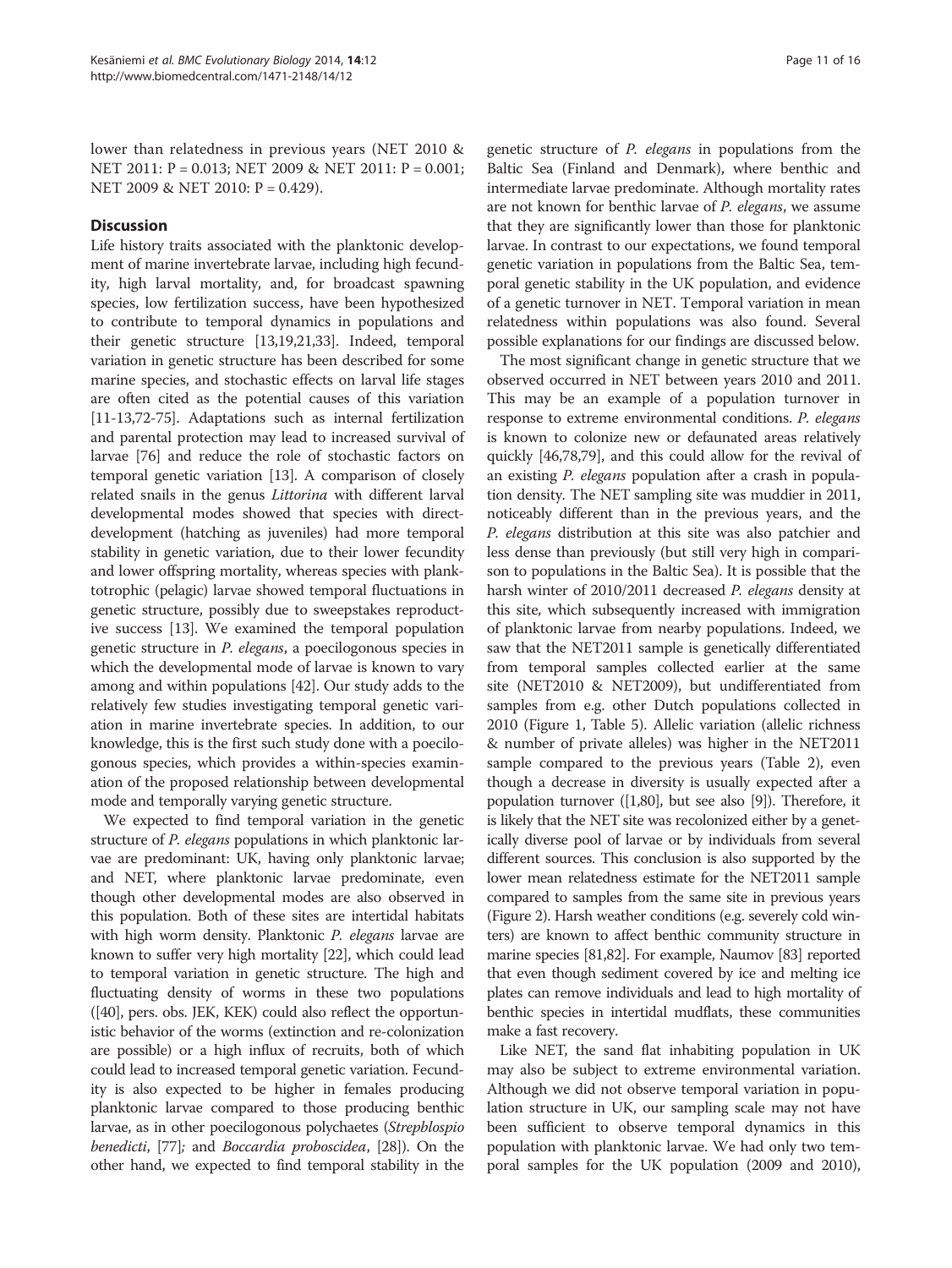covering two generations of P. elegans. A study performed over a longer time scale might reveal patterns resembling metapopulation dynamics in this species with local extinctions/population crashes and recolonizations with migration connecting local populations (see [[84\]](#page-16-0)). Metapopulation dynamics may be more likely in P. elegans populations in the North Sea and Wadden Sea, where the high probability of physical disturbance in the intertidal mud and sand flat sites render the populations more vulnerable to crashes between high density peaks. However, despite density changes observed in these populations, regular population extinctions have not been reported for P. elegans. Local extinctions and recolonizations can be noticed with genetic analysis of temporal samples (similar to what was seen here for NET), but that is not always the case (e.g. [\[2](#page-14-0)]). Future studies with P. elegans would benefit from a more direct investigation of population dynamics, e.g. investigating age structure within a population and examining genetic patterns and population assignments in cohorts of larvae despite the challenges of genotyping larvae or young juveniles.

Significant temporal genetic structure was found in most of the Baltic Sea populations, which had predominantly benthic or intermediate larvae and visibly lower worm densities. The  $F_{ST}$  and Dest values in the significant pairwise comparisons among temporal samples in these populations were not of high magnitude, however, and were lower than seen in NET (Table [4\)](#page-8-0). Commonly, the sub-tidal habitats of the Baltic Sea do not support high densities of P. elegans [\[37,42,43](#page-15-0)]. If low density indicates small effective population size, random genetic drift is most likely the primary factor influencing temporal genetic variation [\[15](#page-14-0)]. Drift has been suggested to cause the temporal genetic variation seen in another polychaete species with benthic, nondispersive larvae [\[16\]](#page-14-0). Alternative explanations for the observed temporal variation in the Baltic populations, e.g. population turnovers or immigration from many source populations leading to changes in allele frequencies, are not expected to be likely, since the predominance of longer brooding in these populations decreases the chances of gene flow through larval dispersal. Supporting the hypothesis of self-recruitment, a previous study [\[42](#page-15-0)] showed that in P. elegans the genetic connectivity is higher among the North Sea populations with planktonic larvae, but local recruitment rates are also likely to be high in all populations. For example, even in the exposed sand flat population in UK, local currents may facilitate larval retention [\[40](#page-15-0)]. Continuous high local larval retention could lead to the spatial genetic structure pattern seen in *P. elegans* (shown here and in  $[42]$ ), as well as to the high  $F_{IS}$  values observed in these populations. Recent studies have shown that local larval recruitment in the marine habitat may be more common than assumed [\[4,](#page-14-0)[85,86\]](#page-16-0).

However, after the removal of full-sib individuals from our dataset, previously significant pair-wise  $F_{ST}$  patterns seen in the Danish sites DKR and DKV were no longer significant, whereas in FIA and NET, the significant pattern remained. Therefore, the presence of full-sibs in the dataset may affect our interpretation of the genetic patterns (and see [[87,88](#page-16-0)]). We identified full-sib families within temporal samples of most of the *P. elegans* populations. Given that at each location multiple separate sediment samples were collected, it is remarkable that potential full-sib families could be identified, and we think that the presence of full-sib families in the samples is not due to possible collection biases, but that it represents the natural state of the populations. Since full-sib families were found in the populations with primarily benthic and intermediate developmental modes, we expect that the relatively lower dispersal capability of these larvae facilitates local recruitment and and thus leads to increased relatedness within these populations. However, larval behavior, physical factors and oceanic currents may also entrain planktonic larvae to settle in their natal sites [\[89,90](#page-16-0)] and we cannot exclude this possibility for P. elegans.

Recently, Iacchei and colleagues [\[88\]](#page-16-0) discussed how the presence of many closely related individuals within a population could be due to related larvae dispersing and settling together, sweepstakes reproductive success, or high selfrecruitment. The idea of related larval pools dispersing together is somewhat controversial, but supporting evidence has come from studies which identified related individuals in cohorts of larval recruits [\[4,](#page-14-0)[91](#page-16-0)-[93\]](#page-16-0) and from simulation studies [[94,95](#page-16-0)]. The lack of full-sib families in UK and in NET2011 (after the genetic turnover), however, suggests that for populations of *P. elegans*, the prevalence of planktonic larvae reduces the likelihood of finding full-sibs in a sample. Although we did not examine larval cohorts to specifically test for sweepstakes reproductive success, our results also suggest that in *P. elegans* there is low variation in the reproductive success among individuals, since larger full-sibs families are more likely to be seen when variation in reproductive success is high [\[4](#page-14-0)[,96\]](#page-16-0). Samples of additional populations with only planktonic larvae would be required before we can be certain about a possible connection between developmental mode and the presence of full-sib families in a population.

Asexual reproduction in P. elegans observed in the Baltic Sea populations may also have a role in explaining the observed patterns of relatedness, and can also explain why cross-year full-sib families were found in Finland and Denmark. Asexual reproduction likely allows certain genotypes of P. elegans to persist in a population over multiple years. There are no reported cases of asexual reproduction at the UK site (repeated collections done by Bolam [\[40](#page-15-0)] and pers. obs. JEK, KEK) and we have not observed asexual worms in Netherlands [[42](#page-15-0)]. Although we used a strict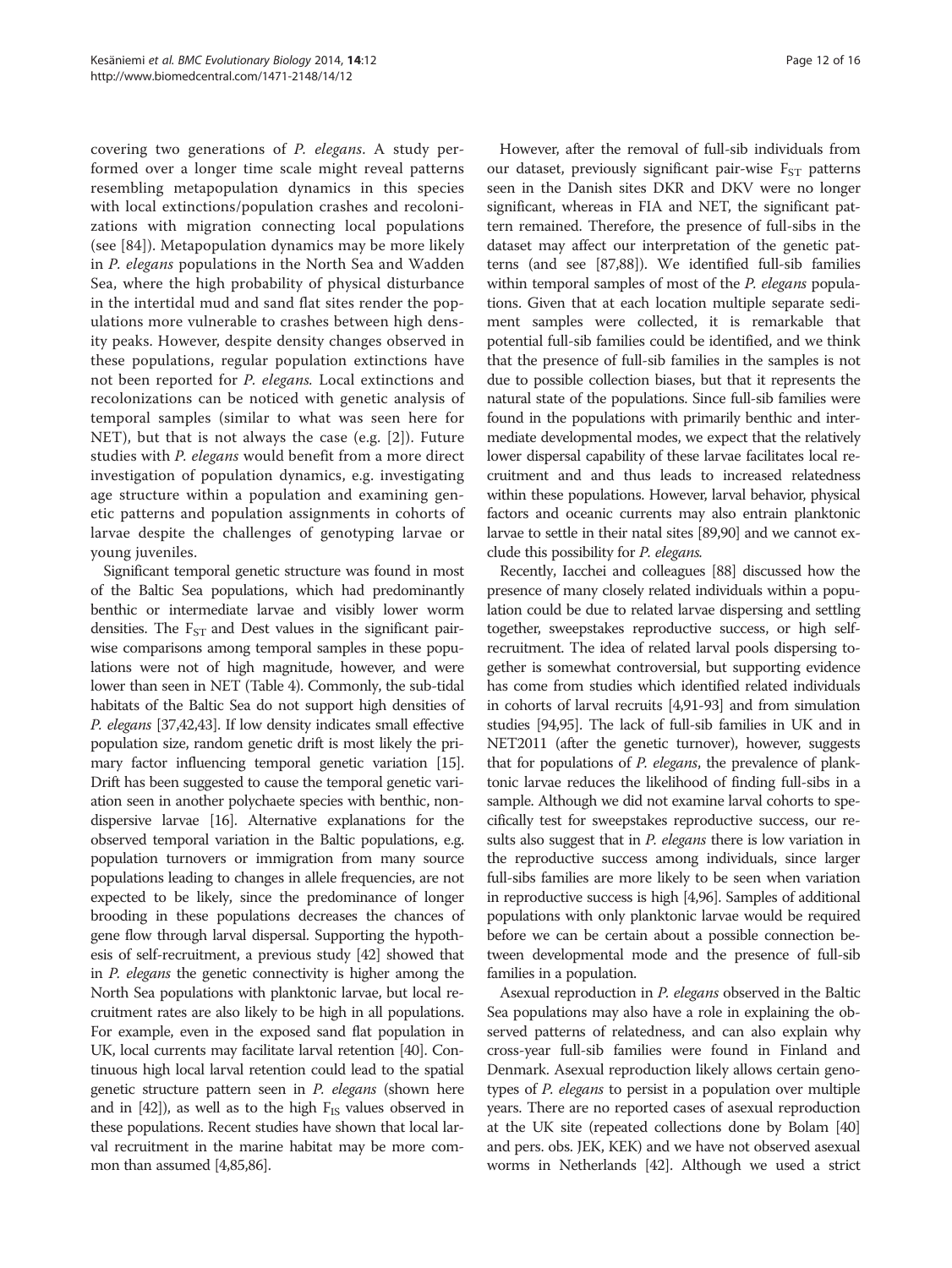probability limit to accept identification of a full-sib family, several factors could influence the analysis, including sample size, number of loci, and genotyping error rates [[64](#page-15-0)[,97,98](#page-16-0)]. The influence of sample size is already shown in our results: we found more full-sib families when analyzing the combined datasets (temporal samples combined per population) than when the temporal samples were analyzed separately (Table [2\)](#page-6-0).

Our estimates of effective population sizes in P. elegans reflect our conclusions of a genetic turnover in NET and genetic drift in the Baltic Sea. Overall, our  $N_e$  estimates for the different populations were low, with overlapping confidence intervals. The high  $N_e$  estimates were for UK, the population with only planktonic larvae, which also had temporally stable genetic structure and highest genetic diversity. In general, higher  $N_e$  estimates are expected for species with planktonic larvae [[13,21](#page-14-0)]. However, generalization of  $N_e$  and developmental mode may not be possible due to sweepstakes reproductive success [\[19,](#page-14-0)[99,100](#page-16-0)]. For example, some recent studies have estimated low  $N_e$  for marine species with planktonic larvae (oyster: [\[91\]](#page-16-0) and fish: [\[101,102](#page-16-0)]). For P. elegans, we do not expect sweepstakes reproductive success to have a major role, since species with internal fertilization and brooding are less prone to experience such extreme variation in reproductive success (see [\[19\]](#page-14-0)), however, a direct test is needed.

It should be noted that the three methods used to estimate contemporary  $N_e$  from temporal allele frequency changes can be biased and result in low estimates if there are overlapping generations, small sample sizes, or short time intervals between samples [\[103,104](#page-16-0)]. Also, nonrandom mating, female biased sex ratio (which is known for P. elegans, [[36](#page-15-0)], pers. obs. JEK), and HWE deviations may bias the estimates. In addition, MLNE estimations with migration (MLNE<sub>open</sub>) may be biased if all potential source populations are not sampled [\[69](#page-15-0)]. The  $N_e$  estimates obtained with this method were lower than those using MLNE and assuming closed populations, a pattern which has also been reported for other species [\[72](#page-15-0)]. Although we used different methods to estimate  $N_e$ , all have limitations, and our study system may not be ideally suited to these analyses. The wide confidence intervals indicate that these estimates of  $N_e$  should be considered with caution. Although it is suggestive, we cannot say with certainty whether the low  $N_e$  estimated for the Baltic Sea populations is due to the occurrence of the benthic larval developmental mode, since other unexplored population demographic factors may play a role.

Our expectations for temporal genetic variation in the populations with planktonic larvae and temporal genetic stability in the populations with benthic larvae were based on assumptions that may be incorrect or oversimplified. We hypothesized that higher mortality of planktonic larvae, in addition to higher gene flow, would predispose P. elegans populations with planktonic larvae to greater temporal genetic variation. Theoretically, high mortality of larvae via predation, variance in successful larval dispersal and recruitment (e.g. via natural selection), or variance in reproductive success can lead to fluctuating genetic patterns (see [\[19\]](#page-14-0)). However, our assumptions disregarded the potential role of also adult mortality. Environmental variables influence population dynamics through effects on both life stages, and in this study, the populations studied not only differed in developmental mode, but also in their habitat (subtidal vs. intertidal, muddy vs. sandy sediment), salinity, worm density, and may have also experienced different degrees of disturbance. Species that inhabit unstable environments, steep environmental gradients or marginal areas of their distribution are likely to (be stress tolerant or) show plasticity [\[105](#page-16-0)], or have adaptations to local conditions [\[106-108](#page-16-0)]. Therefore, it is not surprising to find that opportunistic species, including P. elegans, with short life span are commonly seen in intertidal habitats which have a high magnitude of disturbance [\[39,40,](#page-15-0)[109\]](#page-16-0). The genetic turnover observed in NET provides an argument for the role of stochastic adult mortality as well as larval development mode (recolonization by planktonic larvae) in creating the observed temporal genetic variation. On a broad scale, variation in developmental mode in this species may be the result of an effective bet-hedging strategy in a species which can tolerate a wide-range of environments.

#### Conclusions

In the marine environment, larval developmental mode can affect population dynamics and stability via its effects on fecundity, population growth rate and survivorship of larvae and juveniles. It has been suggested that species with planktonic larval developmental modes would show more fluctuations in abundance over time [\[21,24](#page-14-0)[,33\]](#page-15-0) and be prone to temporal genetic variation [\[13\]](#page-14-0). In our study of a poecilogonous polychaete species, temporal genetic variation appears to be not only due to larval developmental mode, but also to stochastic environmental effects on adults. Although temporal samples in populations with planktonic larvae were mostly genetically stable, we did find evidence for a genetic turnover in one population inhabiting an intertidal mudflat in Netherlands. Here, (re) colonization of the population by planktonic larvae from neighboring populations following an extreme environmental stress can explain the genetic turnover. We also found low but significant genetic differentiation among temporal samples from the Baltic Sea populations with predominantly benthic larval developmental mode. At least at the Finnish sites, these patterns are likely due to genetic drift, however in Denmark, it seems that the presence of closely related individuals created the observed significant temporal genetic differentiation. Sub-tidal and/ or brackish (less saline) habitats may support smaller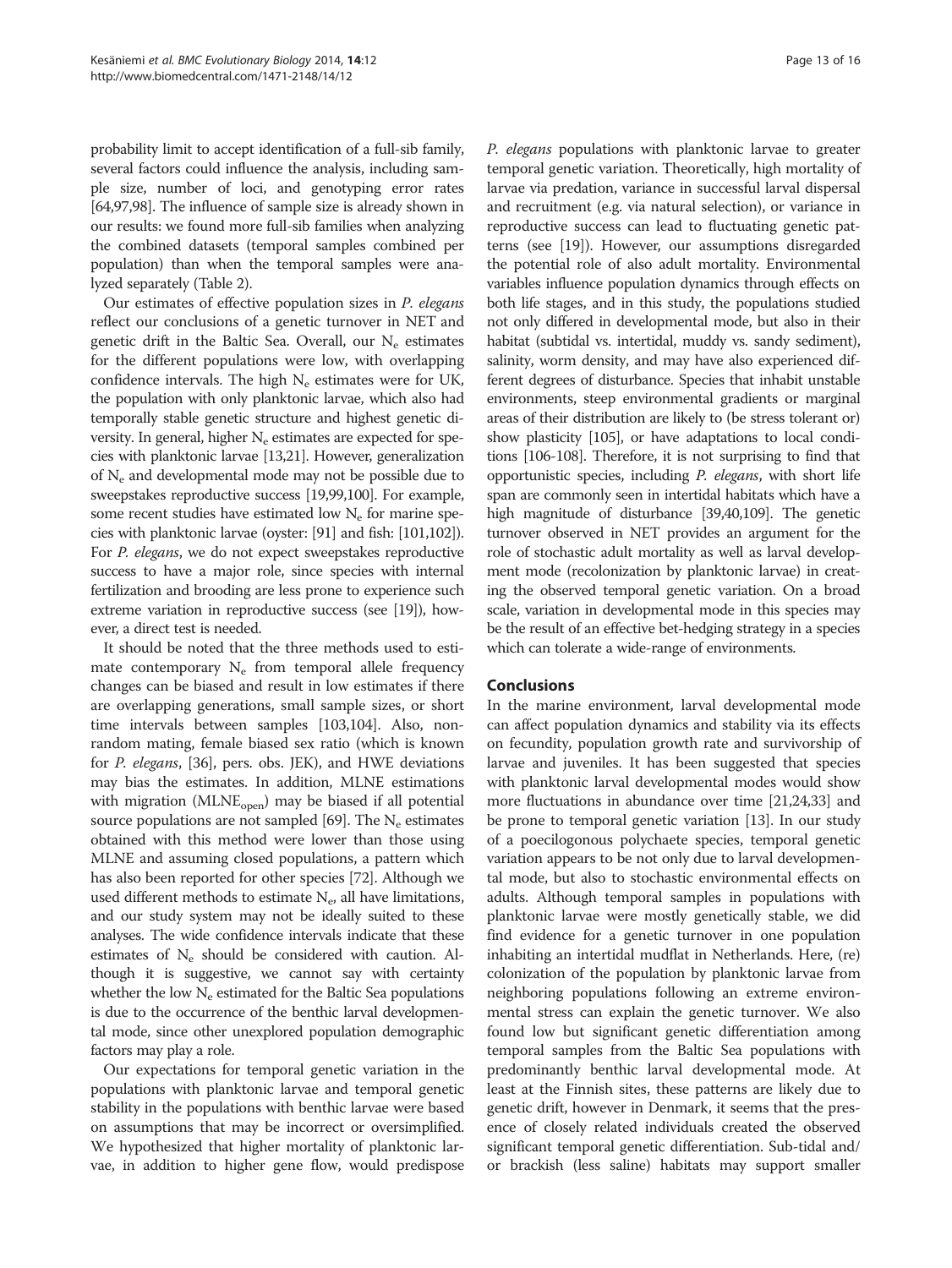<span id="page-14-0"></span>P. elegans populations, and together with higher frequencies of the benthic larval developmental mode and asexual reproduction, these may be more susceptible to the effects of random genetic drift and higher relatedness within sites. Our results indicate that a general relationship between larval developmental mode and temporal genetic variation may not exist (at least within species, but possibly also across species). In P. elegans, and potentially other benthic invertebrates, temporal genetic stability of a population is likely described by a complex interplay of larval developmental mode and environmental characteristics of the focal habitat.

#### Availability of supporting data

The data set supporting the results of this article is available in the Dryad Digital Repository, DOI: [http://doi.org/](http://doi.org/10.5061/dryad.r90j0) [10.5061/dryad.r90j0](http://doi.org/10.5061/dryad.r90j0).

#### Additional files

#### [Additional file 1:](http://www.biomedcentral.com/content/supplementary/1471-2148-14-12-S1.pdf) Pair-wise  $F_{ST}$  values for among populations comparisons within years. These results show significant genetic

structure among the populations: the few exceptions are among some geographically close populations (as described in the text).

[Additional file 2:](http://www.biomedcentral.com/content/supplementary/1471-2148-14-12-S2.pdf) Results of PCA analysis on linearized pair-wise  $F_{ST}$ . Differences among the temporal samples and populations are visualized.

[Additional file 3:](http://www.biomedcentral.com/content/supplementary/1471-2148-14-12-S3.pdf) Genetic variation in the temporal samples after the removal of some full-sib individuals. Observed  $(H<sub>O</sub>)$  and expected (H<sub>E</sub>) heterozygosity and inbreeding coefficients (F<sub>IS</sub>) are reported.

[Additional file 4:](http://www.biomedcentral.com/content/supplementary/1471-2148-14-12-S4.pdf) Within population temporal pair-wise  $F_{ST}$  values after the removal of some full-sib individuals.

[Additional file 5:](http://www.biomedcentral.com/content/supplementary/1471-2148-14-12-S5.pdf) Mean relatedness (r) in the samples calculated with and without full-sibs (no FS). In DKR 2009, the mean relatedness is significantly lower after the removal of full-sib individuals.

#### Competing interests

The authors declare that they have no competing interests.

#### Authors' contributions

JEK and KEK conceived the study. JEK, CB, BWH and KEK collected samples used for the study. JEK and MM collected all genetic data. JEK, MM and KEK analyzed the genetic data. JEK and KEK wrote the manuscript, incorporating contributions from all authors. All authors read and approved the final manuscript.

#### Acknowledgements

The authors wish to thank Camilla Gustafsson and Elzemiek Geuverink for their help with the sampling and Michael Hart and Raisa Nikula for their comments on an earlier version of this manuscript. JEK has received funding from the Biological Interactions Graduate School (University of Jyväskylä) and from the Jenny and Antti Wihuri Foundation. BWH has received funding from the Danish Research Council (project no. 272-07-0485). This work was supported in part by the EU Marie Curie ITN Speciation (KEK).

#### Author details

<sup>1</sup>Department of Biological and Environmental Science, University of Jyväskylä, P.O. Box 35, Jyväskylä FI-40014, Finland. <sup>2</sup> Environmental and Marine Biology, Åbo Akademi University, Artillerigatan 6, Turku FI-20520, Finland. <sup>3</sup>Department of Environmental, Social and Spatial Change, Roskilde University, Universitetsvej 1, Roskilde DK-4000, Denmark.

#### Received: 22 September 2013 Accepted: 30 December 2013 Published: 22 January 2014

#### References

- 1. Shama LNS, Kubow KB, Jokela J, Robinson CT: Bottlenecks drive temporal and spatial genetic changes in alpine caddisfly metapopulations. BMC Evol Biol 2011, 11:278.
- 2. Lamy T, Pointier JP, Jarne P, David P: Testing metapopulation dynamics using genetic, demographic and ecological data. Mol Ecol 2012, 21(6):1394–1410.
- 3. Sotka E, Wares J, Barth J, Grosberg R, Palumbi S: Strong genetic clines and geographical variation in gene flow in the rocky intertidal barnacle Balanus glandula. Mol Ecol 2004, 13(8):2143–2156.
- 4. Selkoe KA, Gaines SD, Caselle JE, Warner RR: Current shifts and kin aggregation explain genetic patchiness in fish recruits. Ecology 2006, 87(12):3082–3094.
- 5. Pringle JM, Wares JP: Going against the flow: maintenance of alongshore variation in allele frequency in a coastal ocean. Mar Ecol Prog Ser 2007, 335:69–84.
- 6. Johnson M, Black R: Pattern beneath the chaos the effect of recruitment on genetic patchiness in an intertidal limpet. Evolution 1984, 38(6):1371–1383.
- 7. Kordos L, Burton R: Genetic differentiation of Texas gulf-coast populations of the blue-crab Callinectes Sapidus. Mar Biol 1993, 117(2):227–233.
- 8. Moberg P, Burton R: Genetic heterogeneity among adult and recruit red sea urchins, Strongylocentrotus franciscanus. Mar Biol 2000, 136(5):773–784.
- 9. Barber PH, Moosa M, Palumbi S: Rapid recovery of genetic diversity of stomatopod populations on Krakatau: temporal and spatial scales of marine larval dispersal. Proc R Soc Lond B: Biological Sciences 2002, 269(1500):1591–1597.
- 10. Robainas-Barcia A, Blanco G, Sanchez JA, Monnerot M, Solignac M, García-Machado E: Spatiotemporal genetic differentiation of Cuban natural populations of the pink shrimp Farfantepenaeus notialis. Genetica 2008, 133(3):283–294.
- 11. Planes S, Lenfant P: Temporal change in the genetic structure between and within cohorts of a marine fish, Diplodus saraus, induced by a large variance in individual reproductive success. Mol Ecol 2002, 11(8):1515–1524.
- 12. Florin A, Höglund J: Absence of population structure of turbot (Psetta maxima) in the Baltic Sea. Mol Ecol 2007, 16(1):115-126.
- 13. Lee HJE, Boulding EG: Spatial and temporal population genetic structure of four northeastern Pacific littorinid gastropods: the effect of mode of larval development on variation at one mitochondrial and two nuclear DNA markers. Mol Ecol 2009, 18(10):2165–2184.
- 14. Christie MR, Johnson DW, Stallings CD, Hixon MA: Self-recruitment and sweepstakes reproduction amid extensive gene flow in a coral-reef fish. Mol Ecol 2010, 19(5):1042–1057.
- 15. Tessier N, Bernatchez L: Stability of population structure and genetic diversity across generations assessed by microsatellites among sympatric populations of landlocked Atlantic salmon (Salmo salar L.). Mol Ecol 1999, 8((2):169–179.
- 16. Virgilio M, Abbiati M: Temporal changes in the genetic structure of intertidal populations of Hediste diversicolor (Polychaeta: Nereididae). J Sea Res 2006, 56(1):53-58.
- 17. Guardiola M, Frotscher J, Uriz MJ: Genetic structure and differentiation at a short-time scale of the introduced calcarean sponge Paraleucilla magna to the western Mediterranean. Hydrobiologia 2012, 687(1):71–84.
- 18. Bohonak AJ: Dispersal, gene flow, and population structure. Q Rev Biol 1999, 74(1):21–45.
- 19. Hedgecock D, Pudovkin AI: Sweepstakes reproductive success in highly fecund marine fish and shellfish: a review and commentary. Bull Mar Sci 2011, 87(4):971–1002.
- 20. Morgan S: Life and death in the plankton: larval mortality and adaptation. In Ecology of marine invertebrate larvae. Edited by McEdward L. Boca Raton Florida: CRC Press; 1995:279–322.
- 21. Pechenik J: On the advantages and disadvantages of larval stages in benthic marine invertebrate life cycles. Mar Ecol Prog Ser 1999, 177:269–297.
- 22. Pedersen TM, Hansen JLS, Josefson AB, Hansen BW: Mortality through ontogeny of soft-bottom marine invertebrates with planktonic larvae. J Mar Syst 2008, 73(1–2):185–207.
- 23. Pechenik J: Role of encapsulation in invertebrate life histories. Am Nat 1979, 114(6):859–870.
- 24. Strathmann R: Feeding and nonfeeding larval development and life-history evolution in marine-invertebrates. Annu Rev Ecol Syst 1985, 16:339–361.
- 25. Chia F, Gibson G, Qian P: Poecilogony as a reproductive strategy of marine invertebrates. Oceanol Acta 1996, 19(3–4):203–208.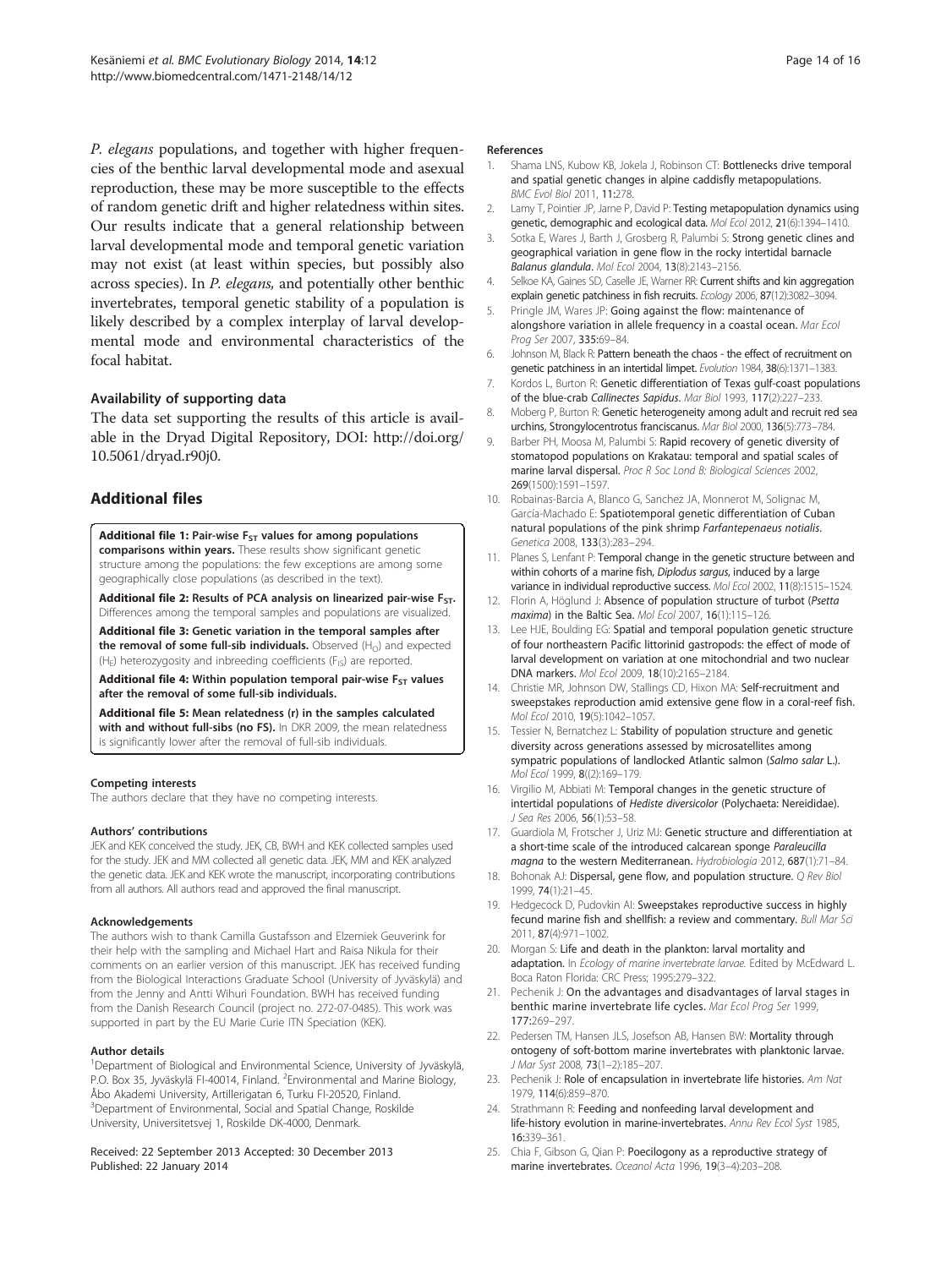- <span id="page-15-0"></span>26. Knott KE, McHugh D: Introduction to symposium: poecilogony-a window on larval evolutionary transitions in marine invertebrates. Integ Comp Biol 2012, 52(1):120–127.
- 27. Levin L: Multiple patterns of development in Streblospio Benedicti Webster (Spionidae) from 3 coasts of North America. Biol Bull 1984, 166(3):494–508.
- 28. Gibson GD: Variable development in the spionid Boccardia proboscidea (Polychaeta) is linked to nurse egg production and larval trophic mode. Invertebr Biol 1997, 116(3):213–226.
- 29. Krug PJ: Poecilogony and larval ecology in the gastropod genus Alderia. Am Malacol Bull 2007, 23(1–2):99–111.
- 30. Collin R: Nontraditional life-history choices: what can "intermediates" tell us about evolutionary transitions between modes of invertebrate development? Integr Comp Biol 2012, 52(1):128–137.
- 31. Simons AM: Modes of response to environmental change and the elusive empirical evidence for bet hedging. Proc R Soc B, Biological Sciences 2011, 278(1712):1601–1609.
- 32. Wennersten L, Forsman A: Population-level consequences of polymorphism, plasticity and randomized phenotype switching: a review of predictions. Biol Rev 2012, 87(3):756–767.
- 33. Levin L: Life-history and dispersal patterns in a dense infaunal polychaete assemblage - community structure and response to disturbance. Ecology 1984, 65(4):1185–1200.
- 34. Morgan T, Rogers A, Paterson G, Hawkins L, Sheader M: Evidence for poecilogony in Pygospio elegans (Polychaeta: Spionidae). Mar Ecol Prog Ser 1999, 178:121–132.
- 35. Kesäniemi JE, Rawson PD, Lindsay SM, Knott KE: Phylogenetic analysis of cryptic speciation in the polychaete Pygospio elegans. Ecol Evol 2012, 2(5):994-1007.
- 36. Rasmussen E: Systematics and ecology of the Isefjord marine fauna (Denmark). Ophelia 1973, 11:1–495.
- 37. Boström C, Bonsdorff E: Community structure and spatial variation of benthic invertebrates associated with Zostera marina (L.) beds in the northern Baltic Sea. J Sea Res 1997, 37((1):153–166.
- 38. Anger K, Anger V, Hagmeier E: Laboratory studies on larval growth of Polydora ligni, Polydora ciliata, and Pygospio elegans (Polychaeta, Spionidae). Helgoländer Meeresunters 1986, 40(4):377–395.
- 39. Desprez M, Rybarczyk H, Wilson J, Ducrotoy J, Sueur F, Olivesi R, Elkaim B: Biological impact of eutrophication in the Bay of Somme and the induction and impact of anoxia. Neth J Sea Res 1992, 30:149-159.
- 40. Bolam SG: Population structure and reproductive biology of Pygospio elegans (Polychaeta: Spionidae) on an intertidal sandflat, Firth of Forth, Scotland. Invertebr Biol 2004, 123(3):260–268.
- 41. Bolam SG, Fernandes TF: Dense aggregations of Pygospio elegans (Claparède): effect on macrofaunal community structure and sediments. J Sea Res 2003, 49(3):171–185.
- 42. Kesäniemi JE, Geuverink E, Knott KE: Polymorphism in developmental mode and its effect on population genetic structure of a spionid polychaete. Pygospio elegans. Integr Comp Biol 2012, 52(1):181–196.
- 43. Boström C, Bonsdorff E: Zoobenthic community establishment and habitat complexity-the importance of seagrass shoot-density, morphology and physical disturbance for faunal recruitment. Mar Ecol Prog Ser 2000, 205:123–138.
- 44. Gudmundsson H: Life history patterns of polychaete species of the family Spionidae. J Mar Biol Assoc U K 1985, 65(01):93-111.
- 45. Rasmussen E: Asexual reproduction in Pygospio elegans Claparede (Polychaeta, Sedentaria). Nature 1953, 171(4365):1161–1162.
- 46. Anger V: Reproduction in Pygospio elegans (Spionidae) in relation to its geographical origin and to environmental conditions: a preliminary report. Fortschr Zool 1984, 29:45–51.
- 47. Constable AJ: Ecology of benthic macro-invertebrates in soft-sediment environments: a review of progress towards quantitative models and predictions. Aust J Ecol 1999, 24(4):452–476.
- 48. Lee S, Fong C, Wu R: The effects of seagrass (Zostera japonica) canopy structure on associated fauna: a study using artificial seagrass units and sampling of natural beds. J Exp Mar Biol Ecol 2001, 259(1):23-50.
- 49. Fredriksen S, De Backer A, Boström C, Christie H: Infauna from Zostera marina L. meadows in Norway. Differences in vegetated and unvegetated areas. Mar Biol Res 2010, 6(2)):189–200.
- 50. Moran A, Emlet R: Offspring size and performance in variable environments: field studies on a marine snail. Ecology 2001, 82(6):1597–1612.
- 51. Zajac R: Macrofaunal responses to pit-mound patch dynamics in an intertidal mudflat: local versus patch-type effects. J Exp Mar Biol Ecol 2004, 313(2):297–315.
- 52. Calderón I, Ortega N, Duran S, Becerro M, Pascual M, Turon X: Finding the relevant scale: clonality and genetic structure in a marine invertebrate (Crambe crambe, Porifera). Mol Ecol 2007, 16(9):1799–1810.
- 53. Barbosa SS, Klanten SO, Puritz JB, Toonen RJ, Byrne M: Very fine-scale population genetic structure of sympatric asterinid sea stars with benthic and pelagic larvae: influence of mating system and dispersal potential. Biol J Linn Soc 2013, 108(4):821–833.
- Kesäniemi JE, Boström C, Knott KE: New genetic markers reveal population genetic structure at different spatial scales in the opportunistic polychaete Pygospio elegans. Hydrobiologia 2012, 691(1):213–223.
- 55. Excoffier L, Lischer HE: Arlequin suite ver 3.5: a new series of programs to perform population genetics analyses under linux and windows. Mol Ecol Resour 2010, 10(3):564–567.
- 56. Kalinowski S: HP-RARE 1.0: a computer program for performing rarefaction on measures of allelic richness. Mol Ecol Notes 2005, 5(1):187–189.
- 57. Goudet J: FSTAT (Version 1.2): a computer program to calculate F-statistics. J Hered 1995, 86(6):485–486.
- 58. Chapuis M, Estoup A: Microsatellite null alleles and estimation of population differentiation. Mol Biol Evol 2007, 24(3):621-631.
- 59. Jost L: G<sub>ST</sub> and its relatives do not measure differentiation. Mol Ecol 2008, 17:4015–4026.
- 60. Gerlach G, Jueterbock A, Kraemer P, Deppermann J, Harmand P: Calculations of population differentiation based on GST and D: forget GST but not all of statistics! Mol Ecol 2010, 19(18):3845–3852.
- 61. Peakall R, Smouse PE: GenAlEx 6.5: genetic analysis in Excel. Population genetic software for teaching and research-an update. Bioinformatics 2012, 28(19):2537–2539.
- 62. Pritchard JK, Stephens M, Donnelly P: Inference of population structure using multilocus genotype data. Genetics 2000, 115:945–959.
- 63. Rosenberg N: DISTRUCT: a program for the graphical display of population structure. Mol Ecol Notes 2004, 4(1):137–138.
- 64. Jones OR, Wang J: COLONY: a program for parentage and sibship inference from multilocus genotype data. Mol Ecol Resour 2010, 10(3):551-55.
- 65. Wang J: Computationally efficient sibship and parentage assignment from multilocus marker data. Genetics 2012, 191(1):183–194.
- 66. Kalinowski ST, Wagner AP, Taper ML: ml-relate: a computer program for maximum likelihood estimation of relatedness and relationship. Molr Ecol Notes 2006, 6((2):576–579.
- 67. Waples R: A generalized-approach for estimating effective population-size from temporal changes in allele frequency. Genetics 1989, 121(2):379–391.
- 68. Waples RS: Spatial-temporal stratifications in natural populations and how they affect understanding and estimation of effective population size. Mol Ecol Resour 2010, 10(5):785-796.
- 69. Wang J, Whitlock M: Estimating effective population size and migration rates from genetic samples over space and time. Genetics 2003, 163(1):429–446.
- 70. Ovenden JR, Peel D, Street R, Courtney AJ, Hoyle SD, Peel SL, Podlich H: The genetic effective and adult census size of an Australian population of tiger prawns (Penaeus esculentus). Mol Ecol 2007, 16(1):127-138.
- 71. Jorde PE, Ryman N: Unbiased estimator for genetic drift and effective population size. Genetics 2007, 177(2):927–935.
- 72. Ostergaard S, Hansen M, Loeschcke V, Nielsen E: Long-term temporal changes of genetic composition in brown trout (Salmo trutta L.) populations inhabiting an unstable environment. Mol Ecol 2003, 12(11):3123–3135.
- 73. Ng W, Leung FCC, Chak STC, Slingsby G, Williams GA: Temporal genetic variation in populations of the limpet Cellana grata from Hong Kong shores. Mar Biol 2010, 157(2):325-337.
- 74. Robainas-Barcia A, Lopez G, Hernandez D, García-Machado E: Temporal variation of the population structure and genetic diversity of Farfantepenaeus notialis assessed by allozyme loci. Mol Ecol 2005, 14(10):2933–2942.
- 75. Barshis D, Sotka E, Kelly R, Sivasundar A, Menge B, Barth J, Palumbi S: Coastal upwelling is linked to temporal genetic variability in the acorn barnacle Balanus glandula. Mar Ecol Prog Ser 2011, 439:139–150.
- 76. Strathmann R: Hypotheses on the origins of marine larvae. Annu Rev Ecol Syst 1993, 24:89–117.
- 77. Levin L, Huggett D: Implications of alternative reproductive modes for seasonality and demography in an estuarine polychaete. Ecology 1990, 71(6):2191–2208.